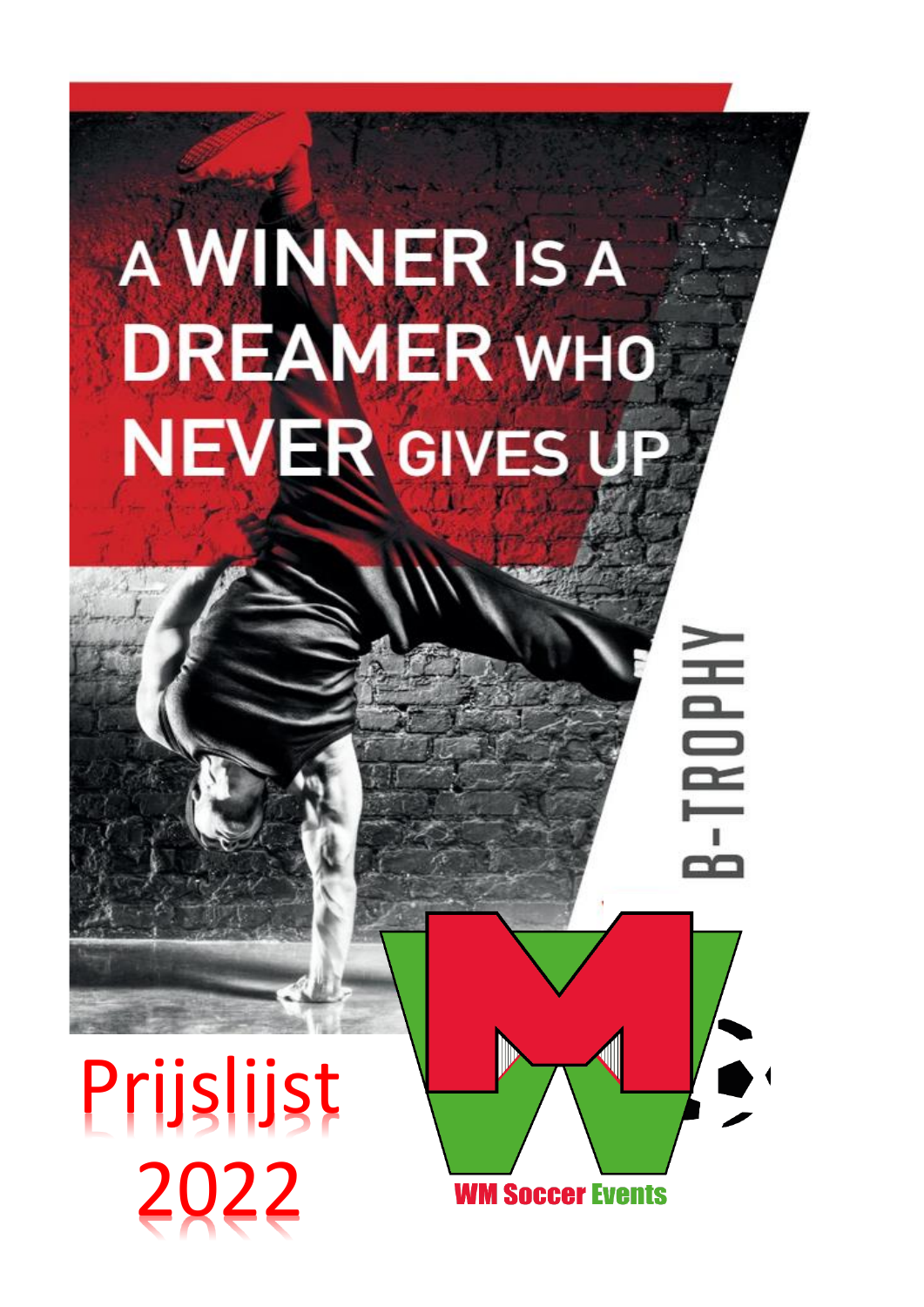*Onze prijzen in deze prijslijst zijn allen exclusief BTW !!!*

## *tous les prix sont exclusifs TVA !!!*

## **INDEX**

Pagina 4: Super Economy Trophies (kleinste trofeeën)

Pagina 18: Economy Trophies (kleinere trofeeën)

Pagina 75: Middle Trophies (midden/grote trofeeën)

Pagina 96: Luxury Trophies (luxe trofeeën)

Pagina 120: Loten

**Pagina 126: Sport Trophies**

#### **Specifieke sporten**

#### **p. 165: Voetbal**

- p. 178: Racing
- p. 181: Paardensport
- p. 189: Duivensport
- p. 193: Vissport
- p. 195: Petanque
- p. 201: Wielersport
- p. 205: Atletiek
- p. 208: Racketsporten
- p. 210 Basketbal
- p. 211: Zwemmen
- p. 212: Darts
- p. 219: Volleybal

Pagina 227: Medailles Pagina 257: Glazen trofee

*Vraag voor deze sporten bij interesse gerust de prijen bij ons op: Gevechtssport, Honden, Golf, Biljarten, Boxen,Muziek*

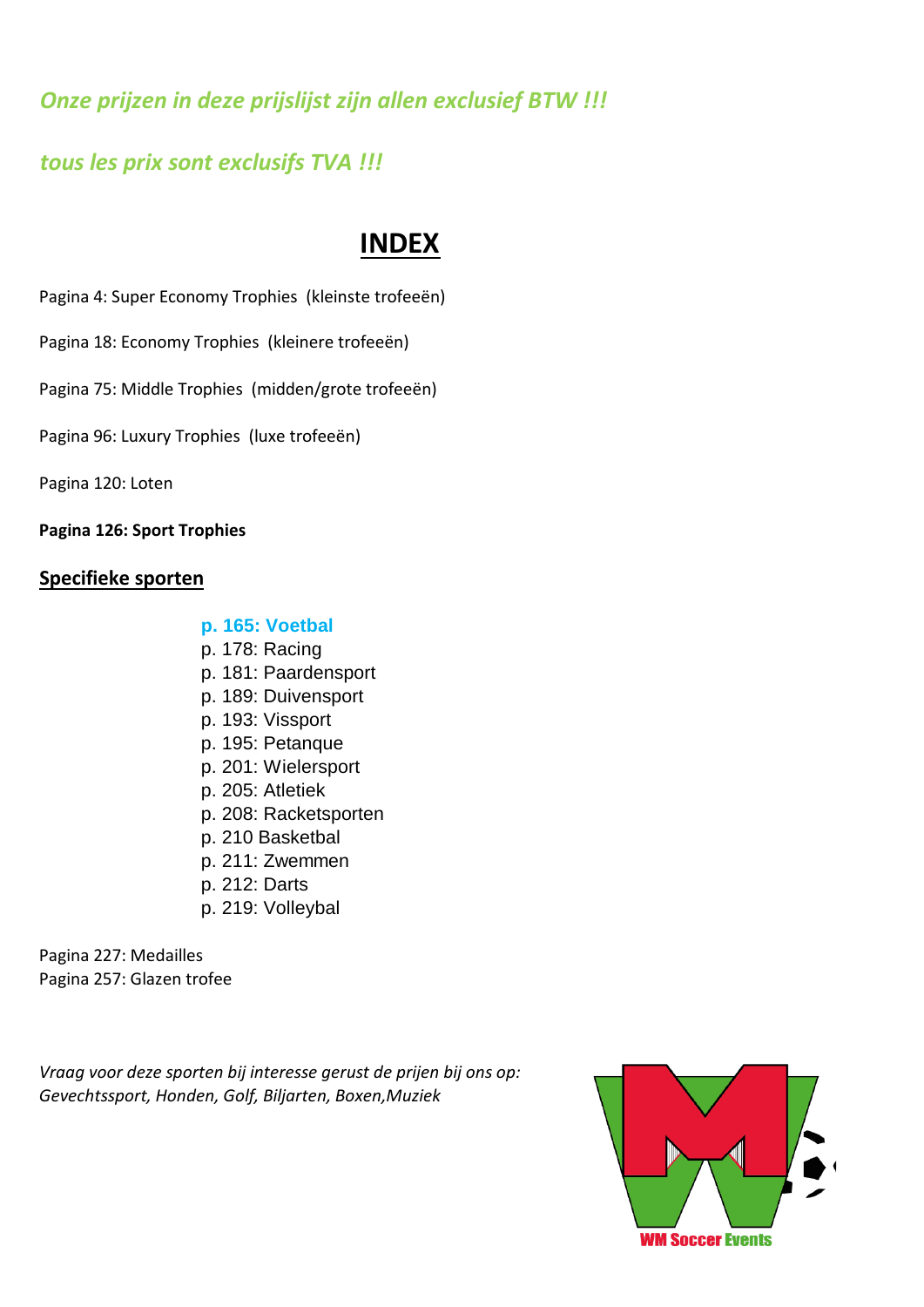## **Super Economy Trophies**

| Pagina 4     |                 | Pagina 8      |            | Pagina 12    |                 |
|--------------|-----------------|---------------|------------|--------------|-----------------|
| SET.345.04.A | 9,50 $\in$      | SET.333.01.A  | 7,50 €     | SET.312.64.A | 9,50 $\in$      |
| SET.345.04.B | 10,50 €         | SET.333.02.A  | 7,50 €     | SET.312.64.B | 10,50 €         |
| SET.345.04.C | 11,50 €         | SET.333.03.A  | 7,50 €     | SET.312.64.C | 11,50 €         |
| SET.344.06.A | 9,50 $\in$      | SET.332.04.A  | $8,50 \in$ | SET.311.68.A | 9,50 $\in$      |
| SET.344.06.B | 10,50 €         | SET.332.04.B  | 9,50 $\in$ | SET.311.68.B | 10,50 €         |
| SET.344.06.C | 11,50 €         | SET.332.04.C  | 10,50 €    | SET.311.68.C | 11,50 €         |
| SET.343.02.A | 9,50 $\in$      | SET.331.06.A  | $8,50 \in$ | SET.307.01.A | 7,50 €          |
| SET.343.02.B | 10,50 €         | SET.331.06.B  | 9,50 $\in$ | SET.307.02.A | 7,50 €          |
| SET.343.02.C | 11,50 €         | SET.331.06.C  | 10,50 €    | SET.307.03.A | 7,50 €          |
| Pagina 5     |                 | Pagina 9      |            | Pagina 13    |                 |
| SET.342.01.A | 9,50 $\in$      | SET.330.01.A  | $8,50 \in$ | SET.306.01.A | 7,00 €          |
| SET.342.01.B | 10,50 €         | SET.330.02.A  | $8,50 \in$ | SET.306.02.A | 7,00 €          |
| SET.342.01.C | 11,50 €         | SET.330.03.A  | $8,50 \in$ | SET.306.03.A | 7,00 €          |
| SET.340.02.A | $8,50 \in$      | SET.329.06.A  | 8,50 €     | SET.296.01.A | 5,00 €          |
| SET.340.02.B | 9,00 $\in$      | SET.329.06.B  | $8,50 \in$ | SET.296.02.A | 5,00 €          |
| SET.340.02.C | 9,50 $\in$      | SET.329.06.C  | 8,50 €     | SET.296.03.A | $5,00 \in$      |
| SET.339.01.A | 8,50 €          | SET.328.04.A  | $8,50 \in$ | SET.270.71.A | 9,50 $\in$      |
| SET.339.01.B | 9,00 $\in$      | SET.328.04.B  | 8,50 €     | SET.270.71.B | 10,50 €         |
| SET.339.01.C | 9,50 $\in$      | SET.328.04.C  | 8,50 €     | SET.270.71.C | 11,50 €         |
| Pagina 6     |                 | Pagina 10     |            | Pagina 14    |                 |
|              |                 |               |            |              |                 |
| S1702-01     | 7,00 €          | SET.327.04.A  | 8,50 €     | SET.246.68.A | $8,50 \in$      |
| S1703-01     | 7,00 €          | SET.327.04.B  | 9,50 $\in$ | SET.246.68.B | 9,50 $\in$      |
| S1704-01     | 7,00 €          | SET.327.04.C  | 10,50 €    | SET.246.68.C | 10,50 €         |
| S1013-01     | 9,50 $\epsilon$ | SET.326.06.A  | $8,50 \in$ | SET.245.64.A | 8,50 $\epsilon$ |
| S1014-01     | $8,50 \in$      | SET.326.06.B  | 9,50 $\in$ | SET.245.64.B | 9,50 $\in$      |
| S1015-01     | 7,50 €          | SET.326.06.C  | 10,50 €    | SET.245.64.C | 10,50 €         |
| BL.030.01.A  | 7,00 €          | SET.325.01.A  | $8,50 \in$ | SET.169.01.A | 7,50 €          |
| BL.030.01.B  | 9,00 $\in$      | SET.325.02.A  | $8,50 \in$ | SET.169.02.A | 7,50 €          |
| BL.030.01.C  | 11,00 €         | SET.325.03.A  | $8,50 \in$ | SET.169.03.A | 7,50 €          |
| Pagina 7     |                 | Pagina 11     |            | Pagina 15    |                 |
| SET.338.02.A | $8,50 \in$      | SET.324.01.A  | 7,00 €     | SET.168.01.A | 7,00 €          |
| SET.338.02.B | 9,00 $\in$      | SET.324.02.A  | 7,00 €     | SET.168.02.A | 7,00 €          |
| SET.338.02.C | 9,50 $\epsilon$ | SET.324.03.A  | 7,00 €     | SET.168.03.A | 7,00 €          |
| SET.337.01.A | $8,50 \in$      | SET.323B.02.A | 7,00 €     | SET.167.62.A | 6,00 €          |
| SET.337.01.B | 9,00 $\in$      |               |            | SET.167.62.B | 7,00 €          |
| SET.337.01.C | 9,50 $\epsilon$ | SET.322B.01.A | 7,00 €     | SET.167.62.C | $8,00 \in$      |
| SET.334.01.A | 7,50 €          |               |            | SET.166.61.A | 6,00 €          |
| SET.334.02.A | 7,50 €          |               |            | SET.166.61.B | 7,00 €          |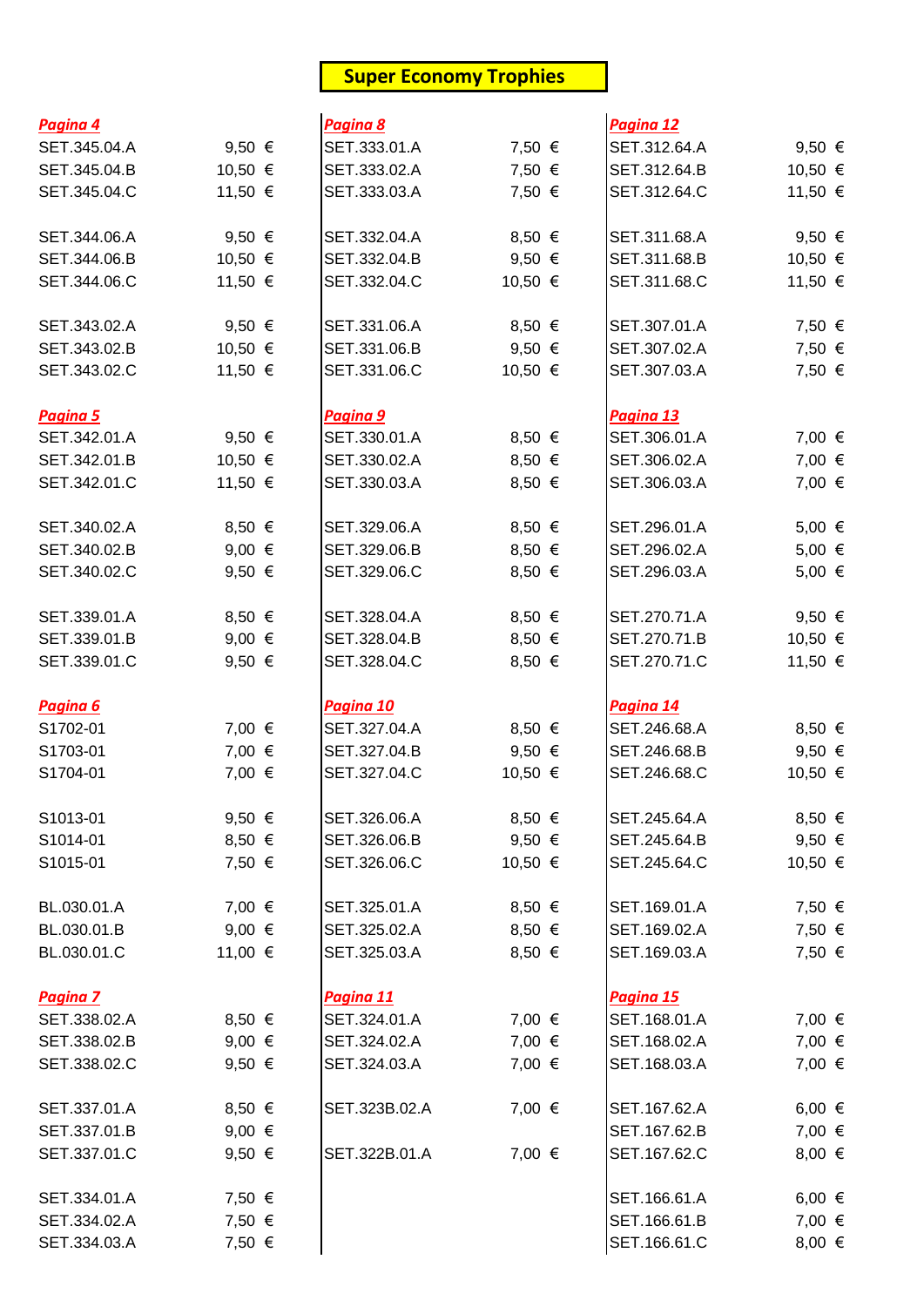#### *Pagina 16*

| Pagina 16    |            |                      |            |  |
|--------------|------------|----------------------|------------|--|
| SET.113.73.A | 6,00 €     | <b>SET.112.64.A</b>  | 6,00 €     |  |
| SET.113.73.B | 7.00 €     | <b>SET.112.64.B</b>  | 7.00 €     |  |
| SET.113.73.C | $8,00 \in$ | <b>ISET.112.64.C</b> | $8,00 \in$ |  |



## **Economy Trophies**

| Pagina 18   |         | Pagina 21        |         | Pagina 25   |         |
|-------------|---------|------------------|---------|-------------|---------|
| ET.443.04.A | 14,00 € | ET.437.152.A     | 13,50 € | ET.431.04.A | 16,00 € |
| ET.443.04.B | 15,00 € | ET.437.152.B     | 14,50 € | ET.431.04.B | 16,50 € |
| ET.443.04.C | 16,00 € | ET.437.152.C     | 15,50 € | ET.431.04.C | 17,00 € |
| ET.443.04.D | 17,00 € | ET.437.152.D     | 17,00 € | ET.431.04.D | 17,50 € |
| ET.443.04.E | 18,50 € | ET.437.152.E     | 18,00 € | ET.431.04.E | 18,00 € |
| ET.443.04.F | 20,50 € | ET.437.152.F     | 18,50 € | ET.431.04.F | 19,00 € |
| ET.442.06.A | 14,00 € | Pagina 22        |         | ET.430.02.A | 16,00 € |
| ET.442.06.B | 15,00 € | ET.436.06.A      | 11,50 € | ET.430.02.B | 16,50 € |
| ET.442.06.C | 16,00 € | ET.436.06.B      | 12,00 € | ET.430.02.C | 17,00 € |
| ET.442.06.D | 17,00 € | ET.436.06.C      | 13,00 € | ET.430.02.D | 17,50 € |
| ET.442.06.E | 18,50 € | ET.436.06.D      | 13,50 € | ET.430.02.E | 18,00 € |
| ET.442.06.F | 20,50 € | ET.436.06.E      | 14,00 € | ET.430.02.F | 19,00 € |
|             |         | ET.436.06.F      | 15,50 € |             |         |
| Pagina 19   |         |                  |         | ET.429.01.A | 16,00 € |
| ET.441.02.A | 15,00 € | ET.435.02.A      | 11,50 € | ET.429.01.B | 16,50 € |
| ET.441.02.B | 15,50 € | ET.435.02.B      | 12,00 € | ET.429.01.C | 17,00 € |
| ET.441.02.C | 16,50 € | ET.435.02.C      | 13,00 € | ET.429.01.D | 17,50 € |
| ET.441.02.D | 17,50 € | ET.435.02.D      | 13,50 € | ET.429.01.E | 18,00 € |
| ET.441.02.E | 19,00 € | ET.435.02.E      | 14,00 € | ET.429.01.F | 19,00 € |
|             |         | ET.435.02.F      | 15,50 € |             |         |
| ET.440.01.A | 15,00 € |                  |         | Pagina 26   |         |
| ET.440.01.B | 15,50 € | Pagina 23        |         | L1913B-01   | 15,00 € |
| ET.440.01.C | 16,50 € | ET.434.04.A      | 13,00 € | L1913B-02   | 15,50 € |
| ET.440.01.D | 17,50 € | ET.434.04.B      | 14,00 € | L1913B-03   | 16,50 € |
| ET.440.01.E | 19,00 € | ET.434.04.C      | 15,00 € | L1913B-04   | 17,50 € |
|             |         | ET.434.04.D      | 16,00 € | L1913B-05   | 19,00 € |
| Pagina 20   |         | ET.434.04.E      | 17,00 € | L1913B-06   | 20,00 € |
| ET.439.02.A | 13,50 € | ET.434.04.F      | 18,00 € | L1913B-07   | 22,00 € |
| ET.439.02.B | 14,00 € |                  |         | L1913B-08   | 23,00 € |
| ET.439.02.C | 14,50 € | ET.433.06.A      | 13,00 € |             |         |
| ET.439.02.D | 15,00 € | ET.433.06.B      | 14,00 € | L1912B-01   | 15,00 € |
| ET.439.02.E | 16,00 € | ET.433.06.C      | 15,00 € | L1912B-02   | 15,50 € |
| ET.439.02.F | 17,00 € | ET.433.06.D      | 16,00 € | L1912B-03   | 16,00 € |
|             |         | ET.433.06.E      | 17,00 € | L1912B-04   | 17,00 € |
| ET.438.01.A | 13,50 € | ET.433.06.F      | 18,00 € | L1912B-05   | 18,00 € |
| ET.438.01.B | 14,00 € |                  |         | L1912B-06   | 19,50 € |
| ET.438.01.C | 14,50 € | <u>Pagina 24</u> |         | L1912B-07   | 21,00 € |
| ET.438.01.D | 15,00 € | ET.432.03.A      | 15,50 € | L1912B-08   | 22,00 € |
| ET.438.01.E | 16,00 € | ET.432.02.B      | 17,00 € | L1912B-09   | 23,00 € |
| ET.438.01.F | 17,00 € | ET.432.01.C      | 18,50 € | L1912B-10   | 24,00 € |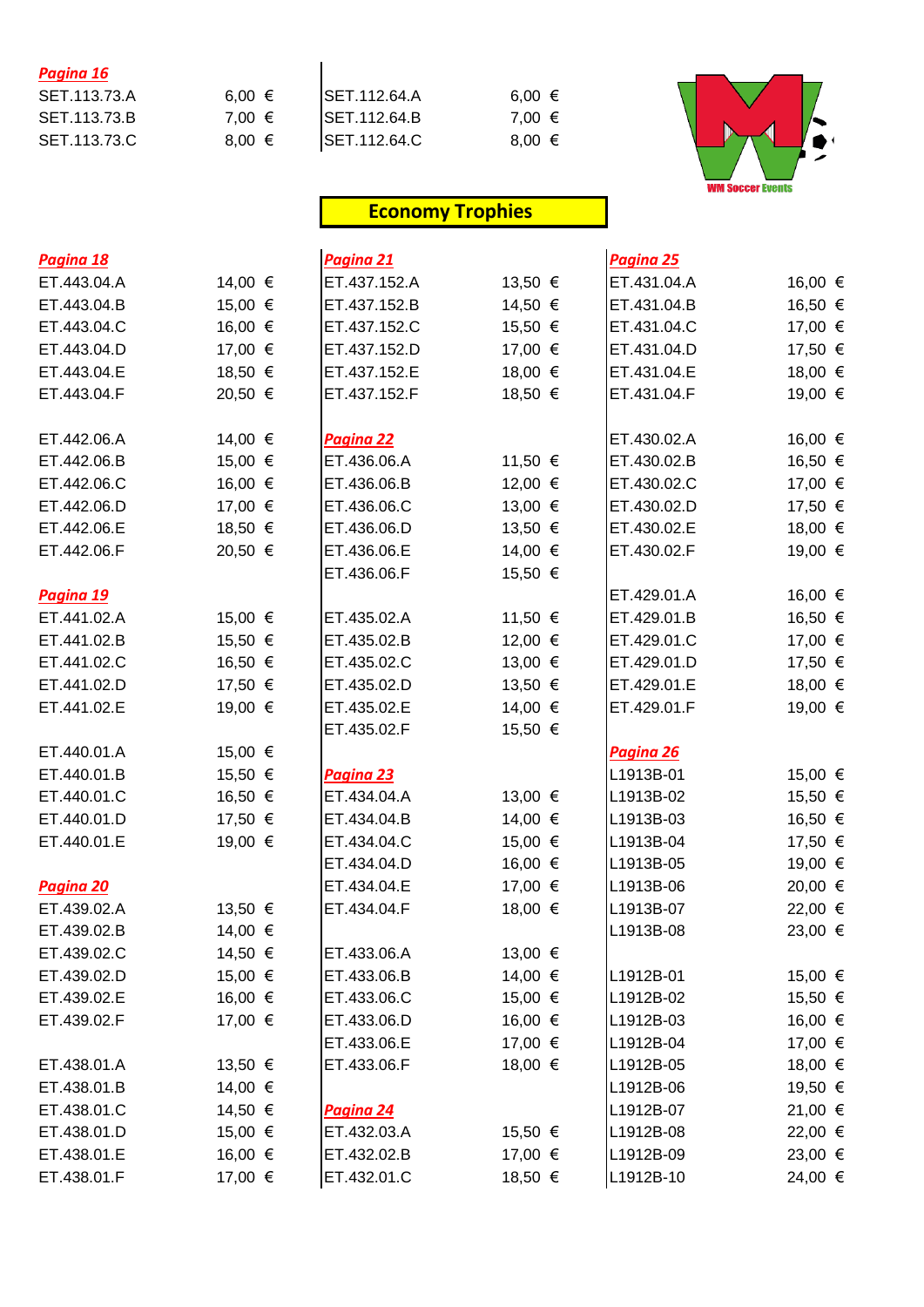| 12,50 €<br>ET.428.04.A<br>13,00 €<br>ET.421.04.A<br>13,00 €<br>L1810B-01<br>13,50 €<br>14,00 €<br>14,00 €<br>ET.428.04.B<br>ET.421.04.B<br>L1810B-02<br>14,00 €<br>15,00 €<br>L1810B-03<br>ET.428.04.C<br>15,50 €<br>ET.421.04.C<br>16,00 €<br>15,00 €<br>18,00 €<br>ET.421.04.D<br>L1810B-04<br>ET.428.04.D<br>17,00 €<br>21,50 €<br>17,00 €<br>L1810B-05<br>ET.428.04.E<br>ET.421.04.E<br>20,00 €<br>18,00 €<br>ET.428.04.F<br>23,50 €<br>ET.421.04.F<br>L1810B-06<br>21,00 €<br>L1810B-07<br>L1810B-08<br>24,00 €<br>13,00 €<br>ET.427.06.A<br>Pagina 35<br>ET.427.06.B<br>14,00 €<br>ET.420.02.A<br>13,00 €<br>13,50 €<br>14,00 €<br>ET.427.06.C<br>15,50 €<br>ET.420.02.B<br>L1807-01<br>14,00 €<br>14,50 €<br>ET.427.06.D<br>18,00 €<br>ET.420.02.C<br>L1807-02<br>21,50 €<br>15,00 €<br>15,50 €<br>ET.427.06.E<br>ET.420.02.D<br>L1807-03<br>16,00 €<br>17,00 €<br>ET.427.06.F<br>23,50 €<br>ET.420.02.E<br>L1807-04<br>17,50 €<br>18,00 €<br>ET.420.02.F<br>L1807-05<br>20,00 €<br>L1807-06<br>19,50 €<br>ET.420.02.G<br>Pagina 32<br>21,00 €<br>ET.426.04.A<br>12,50 €<br>ET.420.02.H<br>22,00 €<br>L1807-07<br>23,00 €<br>13,00 €<br>L1807-08<br>ET.426.04.B<br>ET.426.04.C<br>14,50 €<br>ET.419.01.A<br>13,00 €<br>ET.426.04.D<br>15,00 €<br>ET.419.01.B<br>13,50 €<br>Pagina 28<br>12,00 €<br>ET.426.04.E<br>16,00 €<br>ET.419.01.C<br>14,00 €<br>E2011B-01<br>12,50 €<br>15,00 €<br>ET.426.04.F<br>17,00 €<br>ET.419.01.D<br>E2011B-02<br>16,00 €<br>14,00 €<br>E2011B-03<br>ET.419.01.E<br>15,00 €<br>ET.419.01.F<br>18,00 €<br>E2011B-04<br>ET.425.01.A<br>12,50 €<br>16,50 €<br>20,00 €<br>ET.425.01.B<br>13,00 €<br>ET.419.01.G<br>E2011B-05<br>13,00 €<br>ET.425.01.C<br>14,50 €<br>22,00 €<br>E2011B-06<br>ET.419.01.H<br>ET.425.01.D<br>15,00 €<br>ET.425.01.E<br>16,00 €<br>Pagina 29<br>Pagina 36<br>E1802-01<br>14,00 €<br>ET.425.01.F<br>17,00 €<br>ET.418.04.A<br>15,00 €<br>16,00 €<br>14,50 €<br>ET.418.04.B<br>E1802-02<br>17,00 €<br>E1802-03<br>15,00 €<br>ET.418.04.C<br>Pagina 33<br>16,00 €<br>9,00 $\in$<br>ET.418.04.D<br>19,00 €<br>E1802-04<br>ET.424.02.A<br>16,50 €<br>10,00 €<br>21,00 €<br>ET.418.04.E<br>E1802-05<br>ET.424.02.B<br>11,00 €<br>23,00 €<br>ET.424.02.C<br>ET.418.04.F<br>ET.424.02.D<br>12,00 €<br>E1801-01<br>14,00 €<br>13,00 €<br>E1801-02<br>14,50 €<br>ET.424.02.E<br>Pagina 37<br>15,00 €<br>14,00 €<br>ET.416.04.A<br>15,00 €<br>E1801-03<br>ET.424.02.F<br>16,00 €<br>16,00 €<br>ET.416.04.B<br>E1801-04<br>16,50 €<br>17,00 €<br>E1801-05<br>ET.416.04.C<br>ET.423.01.A<br>9,00 $\epsilon$<br>ET.423.01.B<br>10,00 €<br>ET.423.01.C<br>11,00 €<br>15,00 €<br>Pagina 30<br>ET.415.06.A<br>16,00 €<br>Incl. Blaze !!!<br>ET.423.01.D<br>12,00 €<br>ET.415.06.B<br>13,00 €<br>17,00 €<br>BL.006.62.A<br>17,50 €<br>ET.423.01.E<br>ET.415.06.C<br>19,00 €<br>14,00 €<br>BL.006.62.B<br>ET.423.01.F<br>20,50 €<br>BL.006.62.C<br>Pagina 38<br>ET.414.11.A<br>12,00 €<br>Pagina 34<br>Incl. Blaze !!!<br>ET.422.01.A<br>ET.414.11.B<br>13,00 €<br>17,00 €<br>18,00 €<br>14,00 €<br>BL.007.61.A<br>17,50 €<br>ET.422.01.B<br>ET.414.11.C<br>19,00 €<br>BL.007.61.B<br>ET.422.01.C<br>19,00 €<br>20,50 €<br>BL.007.61.C<br>ET.422.01.D<br>20,00 €<br>ET.413.63.A<br>12,00 €<br>ET.422.01.E<br>23,00 €<br>ET.413.63.B<br>13,00 €<br>ET.422.01.F<br>ET.413.63.C<br>14,00 €<br>27,00 € | Pagina 27 | Pagina 31 |  |  |
|-----------------------------------------------------------------------------------------------------------------------------------------------------------------------------------------------------------------------------------------------------------------------------------------------------------------------------------------------------------------------------------------------------------------------------------------------------------------------------------------------------------------------------------------------------------------------------------------------------------------------------------------------------------------------------------------------------------------------------------------------------------------------------------------------------------------------------------------------------------------------------------------------------------------------------------------------------------------------------------------------------------------------------------------------------------------------------------------------------------------------------------------------------------------------------------------------------------------------------------------------------------------------------------------------------------------------------------------------------------------------------------------------------------------------------------------------------------------------------------------------------------------------------------------------------------------------------------------------------------------------------------------------------------------------------------------------------------------------------------------------------------------------------------------------------------------------------------------------------------------------------------------------------------------------------------------------------------------------------------------------------------------------------------------------------------------------------------------------------------------------------------------------------------------------------------------------------------------------------------------------------------------------------------------------------------------------------------------------------------------------------------------------------------------------------------------------------------------------------------------------------------------------------------------------------------------------------------------------------------------------------------------------------------------------------------------------------------------------------------------------------------------------------------------------------------------------------------------------------------------------------------------------------------------------------------------------------------------------------------------------------------------------------------------------------------------------------------------------------------------------------------------------------------------------------------------------------------------------------------------------------------------------------------------------------------------------------------------------|-----------|-----------|--|--|
|                                                                                                                                                                                                                                                                                                                                                                                                                                                                                                                                                                                                                                                                                                                                                                                                                                                                                                                                                                                                                                                                                                                                                                                                                                                                                                                                                                                                                                                                                                                                                                                                                                                                                                                                                                                                                                                                                                                                                                                                                                                                                                                                                                                                                                                                                                                                                                                                                                                                                                                                                                                                                                                                                                                                                                                                                                                                                                                                                                                                                                                                                                                                                                                                                                                                                                                                               |           |           |  |  |
|                                                                                                                                                                                                                                                                                                                                                                                                                                                                                                                                                                                                                                                                                                                                                                                                                                                                                                                                                                                                                                                                                                                                                                                                                                                                                                                                                                                                                                                                                                                                                                                                                                                                                                                                                                                                                                                                                                                                                                                                                                                                                                                                                                                                                                                                                                                                                                                                                                                                                                                                                                                                                                                                                                                                                                                                                                                                                                                                                                                                                                                                                                                                                                                                                                                                                                                                               |           |           |  |  |
|                                                                                                                                                                                                                                                                                                                                                                                                                                                                                                                                                                                                                                                                                                                                                                                                                                                                                                                                                                                                                                                                                                                                                                                                                                                                                                                                                                                                                                                                                                                                                                                                                                                                                                                                                                                                                                                                                                                                                                                                                                                                                                                                                                                                                                                                                                                                                                                                                                                                                                                                                                                                                                                                                                                                                                                                                                                                                                                                                                                                                                                                                                                                                                                                                                                                                                                                               |           |           |  |  |
|                                                                                                                                                                                                                                                                                                                                                                                                                                                                                                                                                                                                                                                                                                                                                                                                                                                                                                                                                                                                                                                                                                                                                                                                                                                                                                                                                                                                                                                                                                                                                                                                                                                                                                                                                                                                                                                                                                                                                                                                                                                                                                                                                                                                                                                                                                                                                                                                                                                                                                                                                                                                                                                                                                                                                                                                                                                                                                                                                                                                                                                                                                                                                                                                                                                                                                                                               |           |           |  |  |
|                                                                                                                                                                                                                                                                                                                                                                                                                                                                                                                                                                                                                                                                                                                                                                                                                                                                                                                                                                                                                                                                                                                                                                                                                                                                                                                                                                                                                                                                                                                                                                                                                                                                                                                                                                                                                                                                                                                                                                                                                                                                                                                                                                                                                                                                                                                                                                                                                                                                                                                                                                                                                                                                                                                                                                                                                                                                                                                                                                                                                                                                                                                                                                                                                                                                                                                                               |           |           |  |  |
|                                                                                                                                                                                                                                                                                                                                                                                                                                                                                                                                                                                                                                                                                                                                                                                                                                                                                                                                                                                                                                                                                                                                                                                                                                                                                                                                                                                                                                                                                                                                                                                                                                                                                                                                                                                                                                                                                                                                                                                                                                                                                                                                                                                                                                                                                                                                                                                                                                                                                                                                                                                                                                                                                                                                                                                                                                                                                                                                                                                                                                                                                                                                                                                                                                                                                                                                               |           |           |  |  |
|                                                                                                                                                                                                                                                                                                                                                                                                                                                                                                                                                                                                                                                                                                                                                                                                                                                                                                                                                                                                                                                                                                                                                                                                                                                                                                                                                                                                                                                                                                                                                                                                                                                                                                                                                                                                                                                                                                                                                                                                                                                                                                                                                                                                                                                                                                                                                                                                                                                                                                                                                                                                                                                                                                                                                                                                                                                                                                                                                                                                                                                                                                                                                                                                                                                                                                                                               |           |           |  |  |
|                                                                                                                                                                                                                                                                                                                                                                                                                                                                                                                                                                                                                                                                                                                                                                                                                                                                                                                                                                                                                                                                                                                                                                                                                                                                                                                                                                                                                                                                                                                                                                                                                                                                                                                                                                                                                                                                                                                                                                                                                                                                                                                                                                                                                                                                                                                                                                                                                                                                                                                                                                                                                                                                                                                                                                                                                                                                                                                                                                                                                                                                                                                                                                                                                                                                                                                                               |           |           |  |  |
|                                                                                                                                                                                                                                                                                                                                                                                                                                                                                                                                                                                                                                                                                                                                                                                                                                                                                                                                                                                                                                                                                                                                                                                                                                                                                                                                                                                                                                                                                                                                                                                                                                                                                                                                                                                                                                                                                                                                                                                                                                                                                                                                                                                                                                                                                                                                                                                                                                                                                                                                                                                                                                                                                                                                                                                                                                                                                                                                                                                                                                                                                                                                                                                                                                                                                                                                               |           |           |  |  |
|                                                                                                                                                                                                                                                                                                                                                                                                                                                                                                                                                                                                                                                                                                                                                                                                                                                                                                                                                                                                                                                                                                                                                                                                                                                                                                                                                                                                                                                                                                                                                                                                                                                                                                                                                                                                                                                                                                                                                                                                                                                                                                                                                                                                                                                                                                                                                                                                                                                                                                                                                                                                                                                                                                                                                                                                                                                                                                                                                                                                                                                                                                                                                                                                                                                                                                                                               |           |           |  |  |
|                                                                                                                                                                                                                                                                                                                                                                                                                                                                                                                                                                                                                                                                                                                                                                                                                                                                                                                                                                                                                                                                                                                                                                                                                                                                                                                                                                                                                                                                                                                                                                                                                                                                                                                                                                                                                                                                                                                                                                                                                                                                                                                                                                                                                                                                                                                                                                                                                                                                                                                                                                                                                                                                                                                                                                                                                                                                                                                                                                                                                                                                                                                                                                                                                                                                                                                                               |           |           |  |  |
|                                                                                                                                                                                                                                                                                                                                                                                                                                                                                                                                                                                                                                                                                                                                                                                                                                                                                                                                                                                                                                                                                                                                                                                                                                                                                                                                                                                                                                                                                                                                                                                                                                                                                                                                                                                                                                                                                                                                                                                                                                                                                                                                                                                                                                                                                                                                                                                                                                                                                                                                                                                                                                                                                                                                                                                                                                                                                                                                                                                                                                                                                                                                                                                                                                                                                                                                               |           |           |  |  |
|                                                                                                                                                                                                                                                                                                                                                                                                                                                                                                                                                                                                                                                                                                                                                                                                                                                                                                                                                                                                                                                                                                                                                                                                                                                                                                                                                                                                                                                                                                                                                                                                                                                                                                                                                                                                                                                                                                                                                                                                                                                                                                                                                                                                                                                                                                                                                                                                                                                                                                                                                                                                                                                                                                                                                                                                                                                                                                                                                                                                                                                                                                                                                                                                                                                                                                                                               |           |           |  |  |
|                                                                                                                                                                                                                                                                                                                                                                                                                                                                                                                                                                                                                                                                                                                                                                                                                                                                                                                                                                                                                                                                                                                                                                                                                                                                                                                                                                                                                                                                                                                                                                                                                                                                                                                                                                                                                                                                                                                                                                                                                                                                                                                                                                                                                                                                                                                                                                                                                                                                                                                                                                                                                                                                                                                                                                                                                                                                                                                                                                                                                                                                                                                                                                                                                                                                                                                                               |           |           |  |  |
|                                                                                                                                                                                                                                                                                                                                                                                                                                                                                                                                                                                                                                                                                                                                                                                                                                                                                                                                                                                                                                                                                                                                                                                                                                                                                                                                                                                                                                                                                                                                                                                                                                                                                                                                                                                                                                                                                                                                                                                                                                                                                                                                                                                                                                                                                                                                                                                                                                                                                                                                                                                                                                                                                                                                                                                                                                                                                                                                                                                                                                                                                                                                                                                                                                                                                                                                               |           |           |  |  |
|                                                                                                                                                                                                                                                                                                                                                                                                                                                                                                                                                                                                                                                                                                                                                                                                                                                                                                                                                                                                                                                                                                                                                                                                                                                                                                                                                                                                                                                                                                                                                                                                                                                                                                                                                                                                                                                                                                                                                                                                                                                                                                                                                                                                                                                                                                                                                                                                                                                                                                                                                                                                                                                                                                                                                                                                                                                                                                                                                                                                                                                                                                                                                                                                                                                                                                                                               |           |           |  |  |
|                                                                                                                                                                                                                                                                                                                                                                                                                                                                                                                                                                                                                                                                                                                                                                                                                                                                                                                                                                                                                                                                                                                                                                                                                                                                                                                                                                                                                                                                                                                                                                                                                                                                                                                                                                                                                                                                                                                                                                                                                                                                                                                                                                                                                                                                                                                                                                                                                                                                                                                                                                                                                                                                                                                                                                                                                                                                                                                                                                                                                                                                                                                                                                                                                                                                                                                                               |           |           |  |  |
|                                                                                                                                                                                                                                                                                                                                                                                                                                                                                                                                                                                                                                                                                                                                                                                                                                                                                                                                                                                                                                                                                                                                                                                                                                                                                                                                                                                                                                                                                                                                                                                                                                                                                                                                                                                                                                                                                                                                                                                                                                                                                                                                                                                                                                                                                                                                                                                                                                                                                                                                                                                                                                                                                                                                                                                                                                                                                                                                                                                                                                                                                                                                                                                                                                                                                                                                               |           |           |  |  |
|                                                                                                                                                                                                                                                                                                                                                                                                                                                                                                                                                                                                                                                                                                                                                                                                                                                                                                                                                                                                                                                                                                                                                                                                                                                                                                                                                                                                                                                                                                                                                                                                                                                                                                                                                                                                                                                                                                                                                                                                                                                                                                                                                                                                                                                                                                                                                                                                                                                                                                                                                                                                                                                                                                                                                                                                                                                                                                                                                                                                                                                                                                                                                                                                                                                                                                                                               |           |           |  |  |
|                                                                                                                                                                                                                                                                                                                                                                                                                                                                                                                                                                                                                                                                                                                                                                                                                                                                                                                                                                                                                                                                                                                                                                                                                                                                                                                                                                                                                                                                                                                                                                                                                                                                                                                                                                                                                                                                                                                                                                                                                                                                                                                                                                                                                                                                                                                                                                                                                                                                                                                                                                                                                                                                                                                                                                                                                                                                                                                                                                                                                                                                                                                                                                                                                                                                                                                                               |           |           |  |  |
|                                                                                                                                                                                                                                                                                                                                                                                                                                                                                                                                                                                                                                                                                                                                                                                                                                                                                                                                                                                                                                                                                                                                                                                                                                                                                                                                                                                                                                                                                                                                                                                                                                                                                                                                                                                                                                                                                                                                                                                                                                                                                                                                                                                                                                                                                                                                                                                                                                                                                                                                                                                                                                                                                                                                                                                                                                                                                                                                                                                                                                                                                                                                                                                                                                                                                                                                               |           |           |  |  |
|                                                                                                                                                                                                                                                                                                                                                                                                                                                                                                                                                                                                                                                                                                                                                                                                                                                                                                                                                                                                                                                                                                                                                                                                                                                                                                                                                                                                                                                                                                                                                                                                                                                                                                                                                                                                                                                                                                                                                                                                                                                                                                                                                                                                                                                                                                                                                                                                                                                                                                                                                                                                                                                                                                                                                                                                                                                                                                                                                                                                                                                                                                                                                                                                                                                                                                                                               |           |           |  |  |
|                                                                                                                                                                                                                                                                                                                                                                                                                                                                                                                                                                                                                                                                                                                                                                                                                                                                                                                                                                                                                                                                                                                                                                                                                                                                                                                                                                                                                                                                                                                                                                                                                                                                                                                                                                                                                                                                                                                                                                                                                                                                                                                                                                                                                                                                                                                                                                                                                                                                                                                                                                                                                                                                                                                                                                                                                                                                                                                                                                                                                                                                                                                                                                                                                                                                                                                                               |           |           |  |  |
|                                                                                                                                                                                                                                                                                                                                                                                                                                                                                                                                                                                                                                                                                                                                                                                                                                                                                                                                                                                                                                                                                                                                                                                                                                                                                                                                                                                                                                                                                                                                                                                                                                                                                                                                                                                                                                                                                                                                                                                                                                                                                                                                                                                                                                                                                                                                                                                                                                                                                                                                                                                                                                                                                                                                                                                                                                                                                                                                                                                                                                                                                                                                                                                                                                                                                                                                               |           |           |  |  |
|                                                                                                                                                                                                                                                                                                                                                                                                                                                                                                                                                                                                                                                                                                                                                                                                                                                                                                                                                                                                                                                                                                                                                                                                                                                                                                                                                                                                                                                                                                                                                                                                                                                                                                                                                                                                                                                                                                                                                                                                                                                                                                                                                                                                                                                                                                                                                                                                                                                                                                                                                                                                                                                                                                                                                                                                                                                                                                                                                                                                                                                                                                                                                                                                                                                                                                                                               |           |           |  |  |
|                                                                                                                                                                                                                                                                                                                                                                                                                                                                                                                                                                                                                                                                                                                                                                                                                                                                                                                                                                                                                                                                                                                                                                                                                                                                                                                                                                                                                                                                                                                                                                                                                                                                                                                                                                                                                                                                                                                                                                                                                                                                                                                                                                                                                                                                                                                                                                                                                                                                                                                                                                                                                                                                                                                                                                                                                                                                                                                                                                                                                                                                                                                                                                                                                                                                                                                                               |           |           |  |  |
|                                                                                                                                                                                                                                                                                                                                                                                                                                                                                                                                                                                                                                                                                                                                                                                                                                                                                                                                                                                                                                                                                                                                                                                                                                                                                                                                                                                                                                                                                                                                                                                                                                                                                                                                                                                                                                                                                                                                                                                                                                                                                                                                                                                                                                                                                                                                                                                                                                                                                                                                                                                                                                                                                                                                                                                                                                                                                                                                                                                                                                                                                                                                                                                                                                                                                                                                               |           |           |  |  |
|                                                                                                                                                                                                                                                                                                                                                                                                                                                                                                                                                                                                                                                                                                                                                                                                                                                                                                                                                                                                                                                                                                                                                                                                                                                                                                                                                                                                                                                                                                                                                                                                                                                                                                                                                                                                                                                                                                                                                                                                                                                                                                                                                                                                                                                                                                                                                                                                                                                                                                                                                                                                                                                                                                                                                                                                                                                                                                                                                                                                                                                                                                                                                                                                                                                                                                                                               |           |           |  |  |
|                                                                                                                                                                                                                                                                                                                                                                                                                                                                                                                                                                                                                                                                                                                                                                                                                                                                                                                                                                                                                                                                                                                                                                                                                                                                                                                                                                                                                                                                                                                                                                                                                                                                                                                                                                                                                                                                                                                                                                                                                                                                                                                                                                                                                                                                                                                                                                                                                                                                                                                                                                                                                                                                                                                                                                                                                                                                                                                                                                                                                                                                                                                                                                                                                                                                                                                                               |           |           |  |  |
|                                                                                                                                                                                                                                                                                                                                                                                                                                                                                                                                                                                                                                                                                                                                                                                                                                                                                                                                                                                                                                                                                                                                                                                                                                                                                                                                                                                                                                                                                                                                                                                                                                                                                                                                                                                                                                                                                                                                                                                                                                                                                                                                                                                                                                                                                                                                                                                                                                                                                                                                                                                                                                                                                                                                                                                                                                                                                                                                                                                                                                                                                                                                                                                                                                                                                                                                               |           |           |  |  |
|                                                                                                                                                                                                                                                                                                                                                                                                                                                                                                                                                                                                                                                                                                                                                                                                                                                                                                                                                                                                                                                                                                                                                                                                                                                                                                                                                                                                                                                                                                                                                                                                                                                                                                                                                                                                                                                                                                                                                                                                                                                                                                                                                                                                                                                                                                                                                                                                                                                                                                                                                                                                                                                                                                                                                                                                                                                                                                                                                                                                                                                                                                                                                                                                                                                                                                                                               |           |           |  |  |
|                                                                                                                                                                                                                                                                                                                                                                                                                                                                                                                                                                                                                                                                                                                                                                                                                                                                                                                                                                                                                                                                                                                                                                                                                                                                                                                                                                                                                                                                                                                                                                                                                                                                                                                                                                                                                                                                                                                                                                                                                                                                                                                                                                                                                                                                                                                                                                                                                                                                                                                                                                                                                                                                                                                                                                                                                                                                                                                                                                                                                                                                                                                                                                                                                                                                                                                                               |           |           |  |  |
|                                                                                                                                                                                                                                                                                                                                                                                                                                                                                                                                                                                                                                                                                                                                                                                                                                                                                                                                                                                                                                                                                                                                                                                                                                                                                                                                                                                                                                                                                                                                                                                                                                                                                                                                                                                                                                                                                                                                                                                                                                                                                                                                                                                                                                                                                                                                                                                                                                                                                                                                                                                                                                                                                                                                                                                                                                                                                                                                                                                                                                                                                                                                                                                                                                                                                                                                               |           |           |  |  |
|                                                                                                                                                                                                                                                                                                                                                                                                                                                                                                                                                                                                                                                                                                                                                                                                                                                                                                                                                                                                                                                                                                                                                                                                                                                                                                                                                                                                                                                                                                                                                                                                                                                                                                                                                                                                                                                                                                                                                                                                                                                                                                                                                                                                                                                                                                                                                                                                                                                                                                                                                                                                                                                                                                                                                                                                                                                                                                                                                                                                                                                                                                                                                                                                                                                                                                                                               |           |           |  |  |
|                                                                                                                                                                                                                                                                                                                                                                                                                                                                                                                                                                                                                                                                                                                                                                                                                                                                                                                                                                                                                                                                                                                                                                                                                                                                                                                                                                                                                                                                                                                                                                                                                                                                                                                                                                                                                                                                                                                                                                                                                                                                                                                                                                                                                                                                                                                                                                                                                                                                                                                                                                                                                                                                                                                                                                                                                                                                                                                                                                                                                                                                                                                                                                                                                                                                                                                                               |           |           |  |  |
|                                                                                                                                                                                                                                                                                                                                                                                                                                                                                                                                                                                                                                                                                                                                                                                                                                                                                                                                                                                                                                                                                                                                                                                                                                                                                                                                                                                                                                                                                                                                                                                                                                                                                                                                                                                                                                                                                                                                                                                                                                                                                                                                                                                                                                                                                                                                                                                                                                                                                                                                                                                                                                                                                                                                                                                                                                                                                                                                                                                                                                                                                                                                                                                                                                                                                                                                               |           |           |  |  |
|                                                                                                                                                                                                                                                                                                                                                                                                                                                                                                                                                                                                                                                                                                                                                                                                                                                                                                                                                                                                                                                                                                                                                                                                                                                                                                                                                                                                                                                                                                                                                                                                                                                                                                                                                                                                                                                                                                                                                                                                                                                                                                                                                                                                                                                                                                                                                                                                                                                                                                                                                                                                                                                                                                                                                                                                                                                                                                                                                                                                                                                                                                                                                                                                                                                                                                                                               |           |           |  |  |
|                                                                                                                                                                                                                                                                                                                                                                                                                                                                                                                                                                                                                                                                                                                                                                                                                                                                                                                                                                                                                                                                                                                                                                                                                                                                                                                                                                                                                                                                                                                                                                                                                                                                                                                                                                                                                                                                                                                                                                                                                                                                                                                                                                                                                                                                                                                                                                                                                                                                                                                                                                                                                                                                                                                                                                                                                                                                                                                                                                                                                                                                                                                                                                                                                                                                                                                                               |           |           |  |  |
|                                                                                                                                                                                                                                                                                                                                                                                                                                                                                                                                                                                                                                                                                                                                                                                                                                                                                                                                                                                                                                                                                                                                                                                                                                                                                                                                                                                                                                                                                                                                                                                                                                                                                                                                                                                                                                                                                                                                                                                                                                                                                                                                                                                                                                                                                                                                                                                                                                                                                                                                                                                                                                                                                                                                                                                                                                                                                                                                                                                                                                                                                                                                                                                                                                                                                                                                               |           |           |  |  |
|                                                                                                                                                                                                                                                                                                                                                                                                                                                                                                                                                                                                                                                                                                                                                                                                                                                                                                                                                                                                                                                                                                                                                                                                                                                                                                                                                                                                                                                                                                                                                                                                                                                                                                                                                                                                                                                                                                                                                                                                                                                                                                                                                                                                                                                                                                                                                                                                                                                                                                                                                                                                                                                                                                                                                                                                                                                                                                                                                                                                                                                                                                                                                                                                                                                                                                                                               |           |           |  |  |
|                                                                                                                                                                                                                                                                                                                                                                                                                                                                                                                                                                                                                                                                                                                                                                                                                                                                                                                                                                                                                                                                                                                                                                                                                                                                                                                                                                                                                                                                                                                                                                                                                                                                                                                                                                                                                                                                                                                                                                                                                                                                                                                                                                                                                                                                                                                                                                                                                                                                                                                                                                                                                                                                                                                                                                                                                                                                                                                                                                                                                                                                                                                                                                                                                                                                                                                                               |           |           |  |  |
|                                                                                                                                                                                                                                                                                                                                                                                                                                                                                                                                                                                                                                                                                                                                                                                                                                                                                                                                                                                                                                                                                                                                                                                                                                                                                                                                                                                                                                                                                                                                                                                                                                                                                                                                                                                                                                                                                                                                                                                                                                                                                                                                                                                                                                                                                                                                                                                                                                                                                                                                                                                                                                                                                                                                                                                                                                                                                                                                                                                                                                                                                                                                                                                                                                                                                                                                               |           |           |  |  |
|                                                                                                                                                                                                                                                                                                                                                                                                                                                                                                                                                                                                                                                                                                                                                                                                                                                                                                                                                                                                                                                                                                                                                                                                                                                                                                                                                                                                                                                                                                                                                                                                                                                                                                                                                                                                                                                                                                                                                                                                                                                                                                                                                                                                                                                                                                                                                                                                                                                                                                                                                                                                                                                                                                                                                                                                                                                                                                                                                                                                                                                                                                                                                                                                                                                                                                                                               |           |           |  |  |
|                                                                                                                                                                                                                                                                                                                                                                                                                                                                                                                                                                                                                                                                                                                                                                                                                                                                                                                                                                                                                                                                                                                                                                                                                                                                                                                                                                                                                                                                                                                                                                                                                                                                                                                                                                                                                                                                                                                                                                                                                                                                                                                                                                                                                                                                                                                                                                                                                                                                                                                                                                                                                                                                                                                                                                                                                                                                                                                                                                                                                                                                                                                                                                                                                                                                                                                                               |           |           |  |  |
|                                                                                                                                                                                                                                                                                                                                                                                                                                                                                                                                                                                                                                                                                                                                                                                                                                                                                                                                                                                                                                                                                                                                                                                                                                                                                                                                                                                                                                                                                                                                                                                                                                                                                                                                                                                                                                                                                                                                                                                                                                                                                                                                                                                                                                                                                                                                                                                                                                                                                                                                                                                                                                                                                                                                                                                                                                                                                                                                                                                                                                                                                                                                                                                                                                                                                                                                               |           |           |  |  |
|                                                                                                                                                                                                                                                                                                                                                                                                                                                                                                                                                                                                                                                                                                                                                                                                                                                                                                                                                                                                                                                                                                                                                                                                                                                                                                                                                                                                                                                                                                                                                                                                                                                                                                                                                                                                                                                                                                                                                                                                                                                                                                                                                                                                                                                                                                                                                                                                                                                                                                                                                                                                                                                                                                                                                                                                                                                                                                                                                                                                                                                                                                                                                                                                                                                                                                                                               |           |           |  |  |
|                                                                                                                                                                                                                                                                                                                                                                                                                                                                                                                                                                                                                                                                                                                                                                                                                                                                                                                                                                                                                                                                                                                                                                                                                                                                                                                                                                                                                                                                                                                                                                                                                                                                                                                                                                                                                                                                                                                                                                                                                                                                                                                                                                                                                                                                                                                                                                                                                                                                                                                                                                                                                                                                                                                                                                                                                                                                                                                                                                                                                                                                                                                                                                                                                                                                                                                                               |           |           |  |  |
|                                                                                                                                                                                                                                                                                                                                                                                                                                                                                                                                                                                                                                                                                                                                                                                                                                                                                                                                                                                                                                                                                                                                                                                                                                                                                                                                                                                                                                                                                                                                                                                                                                                                                                                                                                                                                                                                                                                                                                                                                                                                                                                                                                                                                                                                                                                                                                                                                                                                                                                                                                                                                                                                                                                                                                                                                                                                                                                                                                                                                                                                                                                                                                                                                                                                                                                                               |           |           |  |  |
|                                                                                                                                                                                                                                                                                                                                                                                                                                                                                                                                                                                                                                                                                                                                                                                                                                                                                                                                                                                                                                                                                                                                                                                                                                                                                                                                                                                                                                                                                                                                                                                                                                                                                                                                                                                                                                                                                                                                                                                                                                                                                                                                                                                                                                                                                                                                                                                                                                                                                                                                                                                                                                                                                                                                                                                                                                                                                                                                                                                                                                                                                                                                                                                                                                                                                                                                               |           |           |  |  |
|                                                                                                                                                                                                                                                                                                                                                                                                                                                                                                                                                                                                                                                                                                                                                                                                                                                                                                                                                                                                                                                                                                                                                                                                                                                                                                                                                                                                                                                                                                                                                                                                                                                                                                                                                                                                                                                                                                                                                                                                                                                                                                                                                                                                                                                                                                                                                                                                                                                                                                                                                                                                                                                                                                                                                                                                                                                                                                                                                                                                                                                                                                                                                                                                                                                                                                                                               |           |           |  |  |
|                                                                                                                                                                                                                                                                                                                                                                                                                                                                                                                                                                                                                                                                                                                                                                                                                                                                                                                                                                                                                                                                                                                                                                                                                                                                                                                                                                                                                                                                                                                                                                                                                                                                                                                                                                                                                                                                                                                                                                                                                                                                                                                                                                                                                                                                                                                                                                                                                                                                                                                                                                                                                                                                                                                                                                                                                                                                                                                                                                                                                                                                                                                                                                                                                                                                                                                                               |           |           |  |  |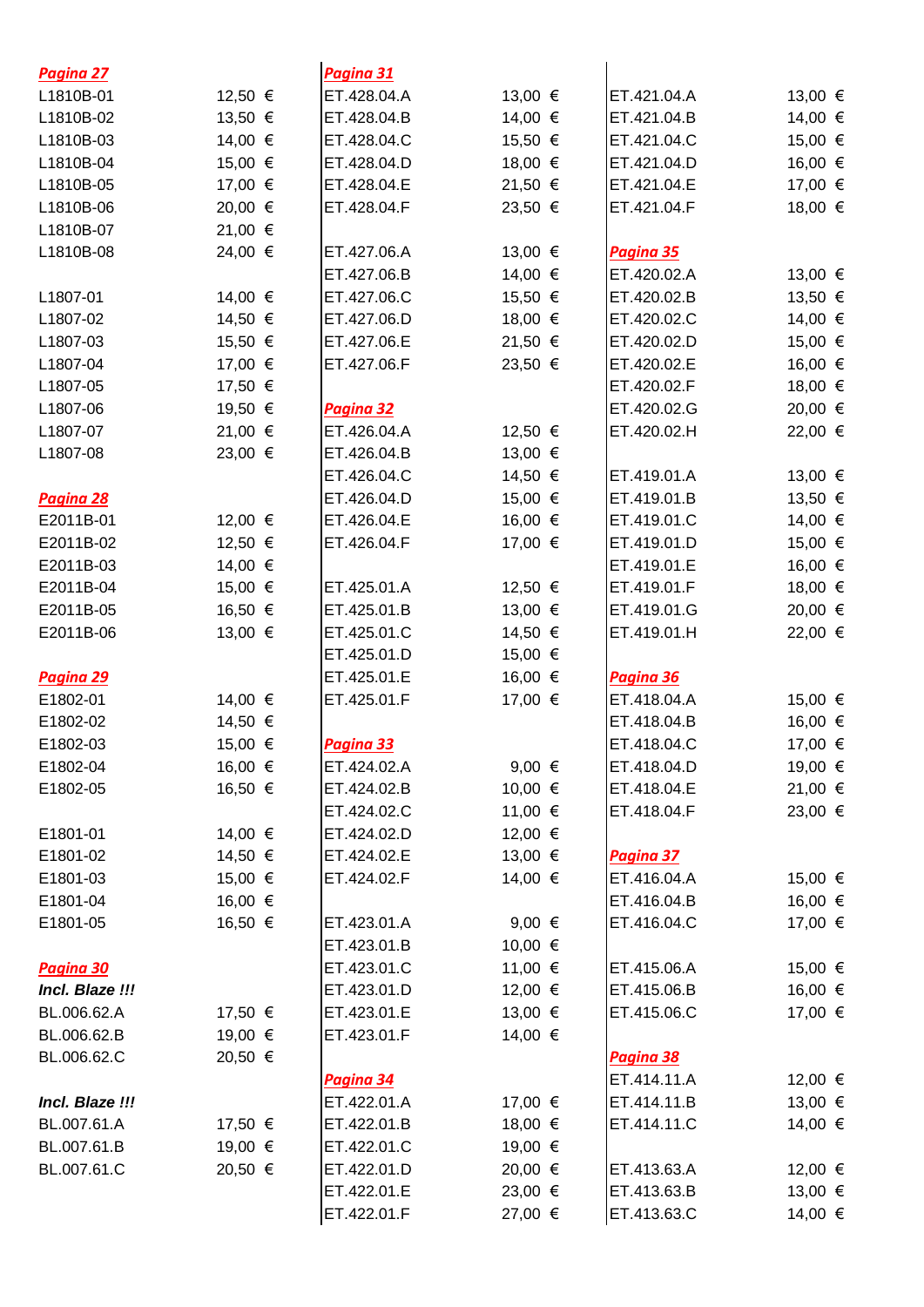| Pagina 39    |         | Pagina 43    |         | Pagina 46    |         |
|--------------|---------|--------------|---------|--------------|---------|
| ET.412.02.A  | 18,00 € | ET.402.11.A  | 13,50 € | ET.396B.04.A | 14,00 € |
| ET.412.02.B  | 19,00 € | ET.402.11.B  | 14,00 € | ET.396B.04.B | 15,50 € |
| ET.412.02.C  | 20,00 € | ET.402.11.C  | 14,50 € | ET.396B.04.C | 16,00 € |
|              |         | ET.402.11.D  | 15,00 € | ET.396B.04.D | 17,00 € |
| ET.411.01.A  | 18,00 € | ET.402.11.E  | 15,50 € | ET.396B.04.E | 19,00 € |
| ET.411.01.B  | 19,00 € | ET.402.11.F  | 16,00 € | ET.396B.04.F | 20,00 € |
| ET.411.01.C  | 20,00 € |              |         |              |         |
|              |         | ET.401.06.A  | 13,50 € | ET.395B.06.A | 14,00 € |
| Pagina 40    |         | ET.401.06.B  | 14,00 € | ET.395B.06.B | 15,50 € |
| ET.410.02.A  | 17,00 € | ET.401.06.C  | 14,50 € | ET.395B.06.C | 16,00 € |
| ET.410.02.B  | 18,00 € | ET.401.06.D  | 15,00 € | ET.395B.06.D | 17,00 € |
| ET.410.02.C  | 19,00 € | ET.401.06.E  | 15,50 € | ET.395B.06.E | 19,00 € |
|              |         | ET.401.06.F  | 16,00 € | ET.395B.06.F | 20,00 € |
| ET.409.01.A  | 17,00 € |              |         |              |         |
| ET.409.01.B  | 18,00 € | Pagina 44    |         | Pagina 47    |         |
| ET.409.01.C  | 19,00 € | ET.400B.04.A | 14,00 € | ET.393B.04.A | 13,00 € |
|              |         | ET.400B.04.B | 15,00 € | ET.393B.04.B | 13,50 € |
| Pagina 41    |         | ET.400B.04.C | 16,00 € | ET.393B.04.C | 14,00 € |
| ET.408B.02.A | 15,50 € | ET.400B.04.D | 17,00 € | ET.393B.04.D | 15,00 € |
| ET.408B.02.B | 17,50 € | ET.400B.04.E | 18,00 € | ET.393B.04.E | 16,00 € |
| ET.408B.02.C | 18,50 € | ET.400B.04.F | 19,00 € | ET.393B.04.F | 17,00 € |
| ET.408B.02.D | 21,00 € | ET.400B.04.G | 21,00 € | ET.393B.04.G | 18,00 € |
| ET.408B.02.E | 23,00 € | ET.400B.04.H | 23,00 € | ET.393B.04.H | 20,00 € |
|              |         |              |         | ET.393B.04.I | 21,50 € |
| ET.407B.01.A | 15,50 € | ET.399B.06.A | 14,00 € | ET.393B.04.J | 22,50 € |
| ET.407B.01.B | 17,50 € | ET.399B.06.B | 15,00 € |              |         |
| ET.407B.01.C | 18,50 € | ET.399B.06.C | 16,00 € | ET.392B.06.A | 13,00 € |
| ET.407B.01.D | 21,00 € | ET.399B.06.D | 17,00 € | ET.392B.06.B | 13,50 € |
| ET.407B.01.E | 23,00 € | ET.399B.06.E | 18,00 € | ET.392B.06.C | 14,00 € |
|              |         | ET.399B.06.F | 19,00 € | ET.392B.06.D | 15,00 € |
| Pagina 42    |         | ET.399B.06.G | 21,00 € | ET.392B.06.E | 16,00 € |
| ET.406B.07.A | 11,50 € | ET.399B.06.H | 23,00 € | ET.392B.06.F | 17,00 € |
| ET.406B.07.B | 12,00 € |              |         | ET.392B.06.G | 18,00 € |
| ET.406B.07.C | 13,00 € | Pagina 45    |         | ET.392B.06.H | 20,00 € |
| ET.406B.07.D | 13,50 € | ET.398B.04.A | 14,50 € | ET.392B.06.I | 21,50 € |
| ET.406B.07.E | 14,00 € | ET.398B.04.B | 15,00 € | ET.392B.06.J | 22,50 € |
| ET.406B.07.F | 15,00 € | ET.398B.04.C | 15,50 € |              |         |
| ET.406B.07.G | 16,00 € | ET.398B.04.D | 16,00 € | Pagina 48    |         |
| ET.406B.07.H | 18,00 € | ET.398B.04.E | 17,50 € | ET.391B.04.A | 13,50 € |
|              |         | ET.398B.04.F | 18,50 € | ET.391B.04.B | 14,00 € |
| ET.404B.05.A | 11,50 € |              |         | ET.391B.04.C | 14,50 € |
| ET.404B.05.B | 12,00 € | ET.397B.58.A | 14,50 € | ET.391B.04.D | 15,50 € |
| ET.404B.05.C | 13,00 € |              | 16,00 € | ET.391B.04.E | 17,00 € |
|              |         | ET.397B.58.B |         |              |         |
| ET.404B.05.D | 13,50 € | ET.397B.58.C | 17,50 € | ET.391B.04.F | 18,50 € |
| ET.404B.05.E | 14,00 € | ET.397B.58.D | 19,00 € |              |         |
| ET.404B.05.F | 15,00 € | ET.397B.58.E | 22,00 € | ET.390B.06.A | 13,50 € |
| ET.404B.05.G | 16,00 € | ET.397B.58.F | 24,00 € | ET.390B.06.B | 14,00 € |
| ET.404B.05.H | 18,00 € |              |         | ET.390B.06.C | 14,50 € |
|              |         |              |         | ET.390B.06.D | 15,50 € |
|              |         |              |         | ET.390B.06.E | 17,00 € |
|              |         |              |         | ET.390B.06.F | 18,50 € |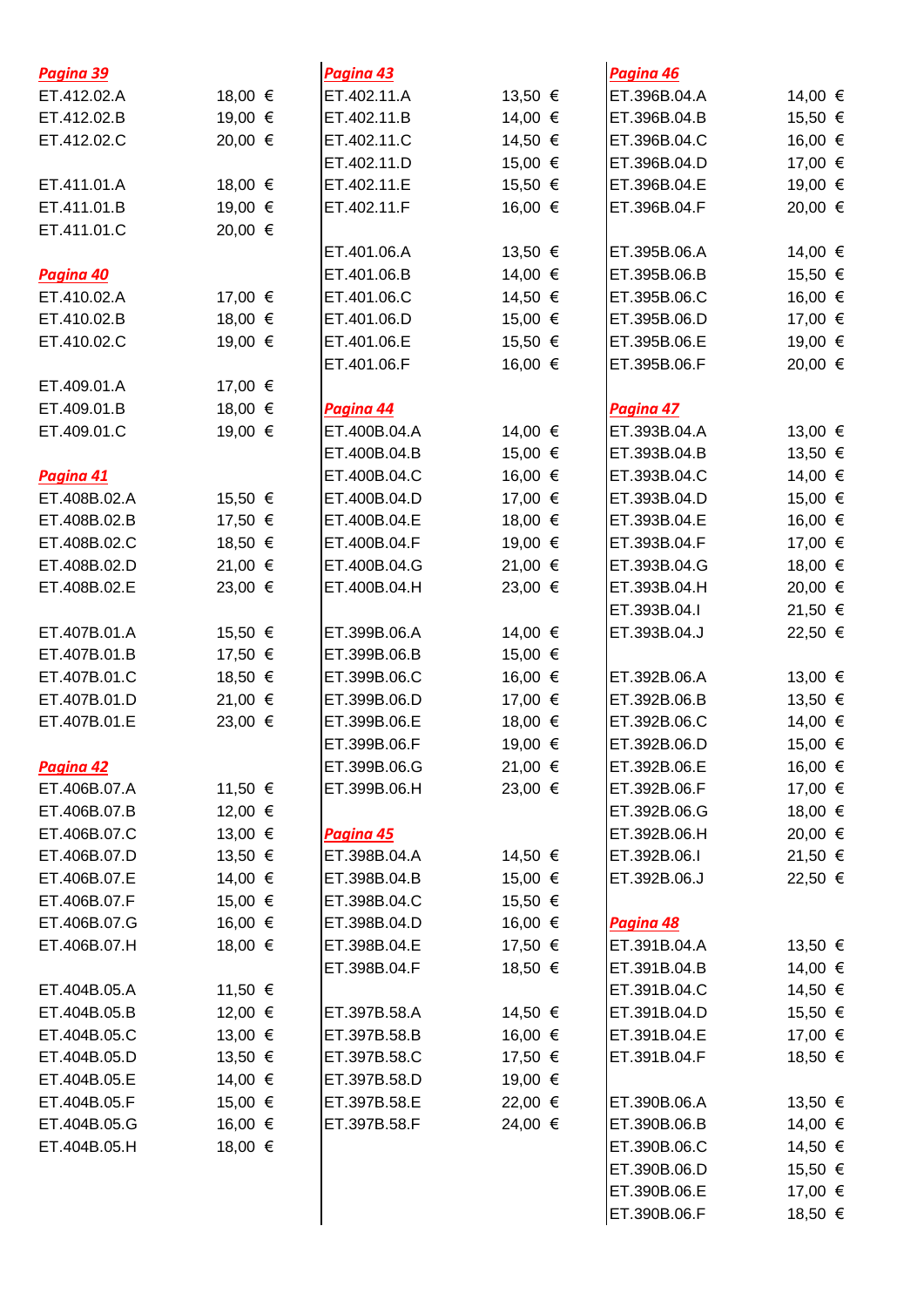| Pagina 49               |         | Pagina 52        |         | Pagina 56    |            |
|-------------------------|---------|------------------|---------|--------------|------------|
| ET.389.02.A             | 13,00 € | ET.383B.02.A     | 11,00 € | ET.373B.02.A | 13,00 €    |
| ET.389.02.B             | 13,50 € | ET.383B.02.B     | 11,50 € | ET.373B.02.B | 14,00 €    |
| ET.389.02.C             | 14,00 € | ET.383B.02.C     | 12,00 € | ET.373B.02.C | 15,00 €    |
| ET.389.02.D             | 14,50 € | ET.383B.02.D     | 12,50 € | ET.373B.02.D | 16,50 €    |
| ET.389.02.E             | 15,00 € | ET.383B.02.E     | 13,00 € | ET.373B.02.E | 18,00 €    |
| ET.389.02.F             | 16,00 € | ET.383B.02.F     | 13,50 € | ET.373B.02.F | 19,50 €    |
|                         |         | ET.383B.02.G     | 14,00 € | ET.373B.02.G | 21,00 €    |
| ET.388.01.A             | 13,00 € | ET.383B.02.H     | 15,00 € | ET.373B.02.H | 24,00 €    |
| ET.388.01.B             | 13,50 € |                  |         |              |            |
| ET.388.01.C             | 14,00 € | Pagina 53        |         | ET.372B.01.A | 13,00 €    |
| ET.388.01.D             | 14,50 € | ET.381.64.A      | 17,00 € | ET.372B.01.B | 14,00 €    |
| ET.388.01.E             | 15,00 € | ET.381.64.B      | 18,00 € | ET.372B.01.C | 15,00 €    |
| ET.388.01.F             | 16,00 € | ET.381.64.C      | 18,50 € | ET.372B.01.D | 16,50 €    |
|                         |         | ET.381.64.D      | 19,50 € | ET.372B.01.E | 18,00 €    |
| Pagina 50               |         | ET.381.64.E      | 20,00 € | ET.372B.01.F | 19,50 €    |
| ET.387B.02.A            | 10,00 € | ET.381.64.F      | 20,50 € | ET.372B.01.G | 21,00 €    |
| ET.387B.02.B            | 10,50 € |                  |         | ET.372B.01.H | 24,00 €    |
| ET.387B.02.C            | 11,00 € | ET.380.68.A      | 17,00 € |              |            |
| ET.387B.02.D            | 11,50 € | ET.380.68.B      | 18,00 € | Pagina 57    |            |
| ET.387B.02.E            | 12,50 € | ET.380.68.C      | 18,50 € | X781.02      | 13,00 €    |
| ET.387B.02.F            | 13,00 € | ET.380.68.D      | 19,50 € | X782.02      | 16,00 €    |
|                         |         | ET.380.68.E      | 20,00 € | X783.02      | 19,00 €    |
| ET.386B.01.A            | 10,00 € | ET.380.68.F      | 20,50 € |              |            |
| ET.386B.01.B            | 10,50 € |                  |         | X781.01      | 13,00 €    |
| ET.386B.01.C            | 11,00 € | <u>Pagina 54</u> |         | X782.01      | 16,00 €    |
| ET.386B.01.D            | 11,50 € | ET.377.64.A      | 14,00 € | X783.01      | 19,00 €    |
| ET.386B.01.E            | 12,50 € | ET.377.64.B      | 15,00 € |              |            |
| ET.386B.01.F            | 13,00 € | ET.377.64.C      | 16,00 € | Pagina 58    |            |
|                         |         | ET.377.64.D      | 17,00 € | ET.361.62.A  | $8,50 \in$ |
| Pagina 51               |         | ET.377.64.E      | 19,00 € | ET.361.62.B  | 11,00 €    |
| ET.385.64.A             | 12,00 € | ET.377.64.F      | 20,00 € | ET.361.62.C  | 12,00 €    |
| ET.385.64.B             | 12,50 € | ET.377.64.G      | 21,00 € | ET.361.62.D  | 13,00 €    |
| ET.385.64.C             | 13,00 € | ET.377.64.H      | 22,00 € | ET.361.62.E  | 14,00 €    |
| ET.385.64.D             | 14,00 € |                  |         | ET.361.62.F  | 15,50 €    |
| ET.385.64.E             | 15,00 € | ET.376.68.A      | 14,00 € |              |            |
| ET.385.64.F             | 16,00 € | ET.376.68.B      | 15,00 € | ET.360.61.A  | $8,50 \in$ |
| ET.385.64.G             | 18,00 € | ET.376.68.C      | 16,00 € | ET.360.61.B  | 11,00 €    |
| ET.385.64.H             | 20,00 € | ET.376.68.D      | 17,00 € | ET.360.61.C  | 12,00 €    |
|                         |         | ET.376.68.E      | 19,00 € | ET.360.61.D  | 13,00 €    |
| ET.384.68.A             | 12,00 € | ET.376.68.F      | 20,00 € | ET.360.61.E  | 14,00 €    |
| ET.384.68.B             | 12,50 € | ET.376.68.G      | 21,00 € | ET.360.61.F  | 15,50 €    |
| ET.384.68.C             | 13,00 € | ET.376.68.H      | 22,00 € |              |            |
| ET.384.68.D             | 14,00 € |                  |         | Pagina 59    |            |
| ET.384.68.E             | 15,00 € | <u>Pagina 55</u> |         | ET.358.76.A  | 15,00 €    |
| ET.384.68.F             | 16,00 € | ET.375B.04.A     | 13,50 € | ET.358.76.B  | 15,50 €    |
| ET.384.68.G             | 18,00 € | ET.375B.04.B     | 14,50 € | ET.358.76.C  | 16,00 €    |
| ET.384.68.H             | 20,00 € | ET.375B.04.C     | 15,50 € | ET.358.76.D  | 17,00 €    |
|                         |         | ET.375B.04.D     | 16,50 € | ET.358.76.E  | 18,00 €    |
|                         |         | ET.375B.04.E     | 18,00 € |              |            |
|                         |         | ET.375B.04.F     | 19,00 € |              |            |
|                         |         | ET.375B.04.G     | 21,00 € |              |            |
| <b>NM Soccer Events</b> |         | ET.375B.04.H     | 23,50 € |              |            |
|                         |         |                  |         |              |            |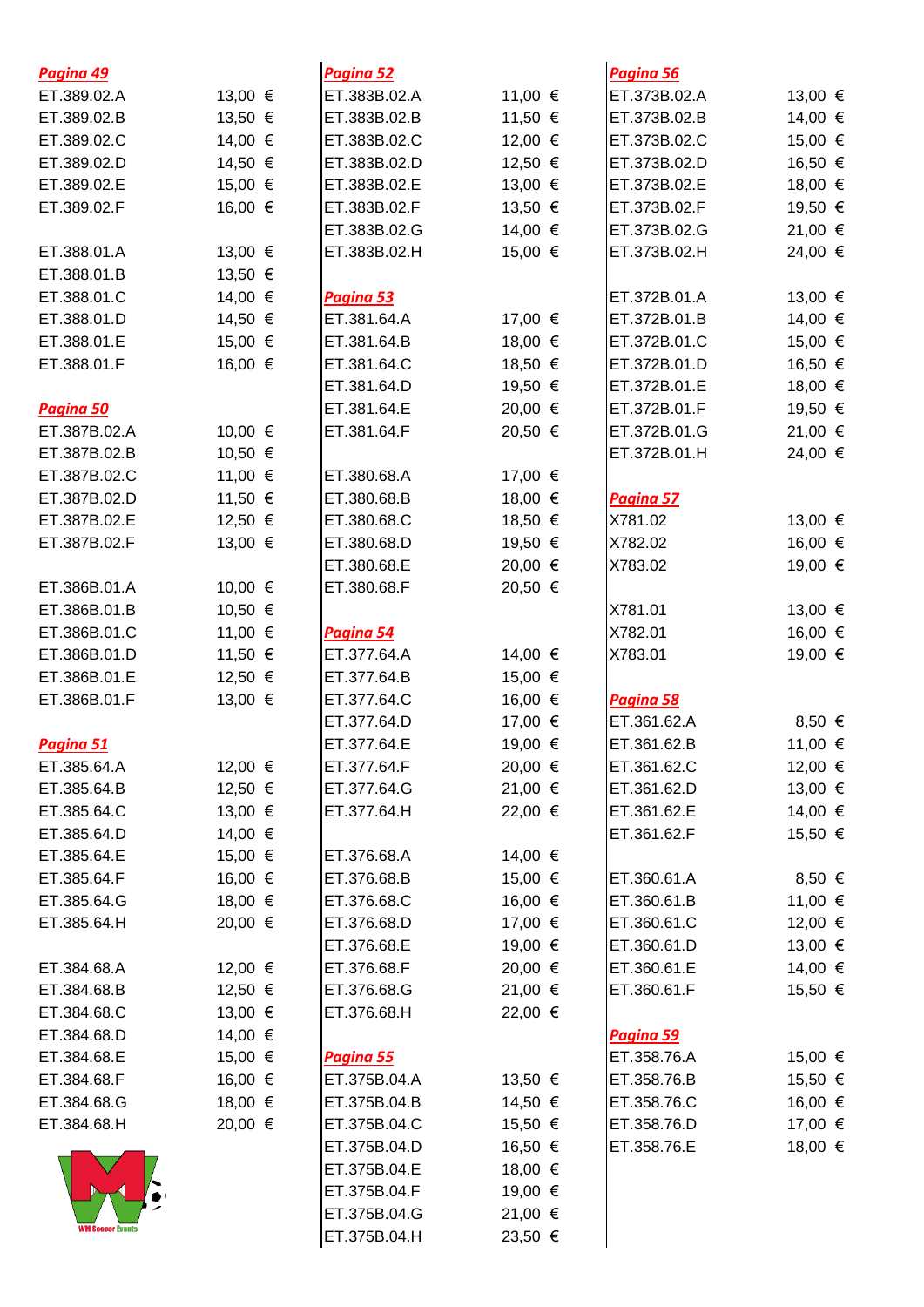| ET.357.64.A                | 15,00 €            | Pagina 63                  |                    | Pagina 66    |         |
|----------------------------|--------------------|----------------------------|--------------------|--------------|---------|
| ET.357.64.B                | 15,50 €            | ET.349.61.A                | 12,00 €            | ET.325B.15.A | 16,00 € |
| ET.357.64.C                | 16,00 €            | ET.349.61.B                | 13,00 €            | ET.325B.15.B | 16,50 € |
| ET.357.64.D                | 17,00 €            | ET.349.61.C                | 14,00 €            | ET.325B.15.C | 17,00 € |
| ET.357.64.E                | 18,00 €            | ET.349.61.D                | 15,50 €            | ET.325B.15.D | 17,50 € |
|                            |                    | ET.349.61.E                | 16,50 €            | ET.325B.15.E | 18,00 € |
| Pagina 60                  |                    | ET.349.61.F                | 19,00 €            | ET.325B.15.F | 19,00 € |
| ET.356.68.A                | 15,00 €            | ET.349.61.G                | 20,50 €            | ET.325B.15.G | 20,50 € |
| ET.356.68.B                | 15,50 €            | ET.349.61.H                | 23,50 €            | ET.325B.15.H | 21,00 € |
| ET.356.68.C                | 16,00 €            |                            |                    | ET.325B.15.I | 22,50 € |
| ET.356.68.D                | 17,00 €            | ET.348.64.A                | 12,00 €            | ET.325B.15.J | 24,00 € |
| ET.356.68.E                | 18,00 €            | ET.348.64.B                | 13,00 €            |              |         |
|                            |                    | ET.348.64.C                | 14,00 €            | ET.325.76.A  | 16,00 € |
| ET.355.64.A                | 13,00 €            | ET.348.64.D                | 15,50 €            | ET.325.76.B  | 16,50 € |
| ET.355.64.B                | 14,00 €            | ET.348.64.E                | 16,50 €            | ET.325.76.C  | 17,00 € |
| ET.355.64.C                | 15,00 €            | ET.348.64.F                | 19,00 €            | ET.325.76.D  | 17,50 € |
| ET.355.64.D                | 16,00 €            | ET.348.64.G                | 20,50 €            | ET.325.76.E  | 18,00 € |
| ET.355.64.E                | 17,00 €            | ET.348.64.H                | 23,50 €            | ET.325.76.F  | 19,00 € |
|                            |                    |                            |                    | ET.325.76.G  | 20,50 € |
| Pagina 61                  |                    | <u>Pagina 64</u>           |                    | ET.325.76.H  | 21,00 € |
| ET.354.68.A                | 13,00 €            | ET.342.74.A                | 13,00 €            | ET.325.76.I  | 22,50 € |
| ET.354.68.B                | 14,00 €            | ET.342.74.B                | 14,00 €            | ET.325.76.J  | 24,00 € |
| ET.354.68.C                | 15,00 €            | ET.342.74.C                | 15,00 €            |              |         |
| ET.354.68.D                | 16,00 €            | ET.342.74.D                | 16,00 €            | Pagina 67    |         |
| ET.354.68.E                | 17,00 €            | ET.342.74.E                | 17,00 €            | ET.320.70.A  | 13,00 € |
|                            |                    | ET.342.74.F                | 18,00 €            | ET.320.70.B  | 13,50 € |
| ET.352.61.A                | 13,00 €            |                            |                    | ET.320.70.C  | 14,50 € |
| ET.352.61.B                | 14,00 €            | ET.341.73.A                | 13,00 €            | ET.320.70.D  | 15,00 € |
| ET.352.61.C                | 15,00 €            | ET.341.73.B                | 14,00 €            | ET.320.70.E  | 16,50 € |
| ET.352.61.D                | 16,00 €            | ET.341.73.C                | 15,00 €            | ET.320.70.F  | 18,00 € |
| ET.352.61.E                | 17,00 €            | ET.341.73.D                | 16,00 €            | ET.320.70.G  | 19,50 € |
|                            |                    | ET.341.73.E                | 17,00 €            | ET.320.70.H  | 21,00 € |
| ET.351.62.A                | 10,00 €            | ET.341.73.F                | 18,00 €            |              |         |
| ET.351.62.B                | 11,00 €            |                            |                    | ET.319.64.A  | 13,00 € |
| ET.351.62.C                | 12,00 €            | <u>Pagina 65</u>           |                    | ET.319.64.B  | 13,50 € |
| ET.351.62.D                | 12,50 €            | L1703-01                   | 10,50 €            | ET.319.64.C  | 14,50 € |
| ET.351.62.E                | 13,00 €            | L1703-02                   | 11,50 €            | ET.319.64.D  | 15,00 € |
| ET.351.62.F                | 13,50 €            | L1703-03                   | 12,00 €            | ET.319.64.E  | 16,50 € |
| ET.351.62.G                | 15,00 €            | L1703-04                   | 13,50 €            | ET.319.64.F  | 18,00 € |
| ET.351.62.H                | 16,00 €            | L1703-05                   | 14,00 €            | ET.319.64.G  | 19,50 € |
| ET.351.62.I                | 17,00 €            | L1703-06                   | 16,50 €            | ET.319.64.H  | 21,00 € |
| ET.351.62.J                | 18,50 €            | L1703-07                   | 18,50 €            |              |         |
|                            |                    | L1703-08                   | 19,50 €            | Pagina 68    |         |
| ET.350.61.A                | 10,00 €            |                            |                    | ET.291B.04.A | 11,50 € |
| ET.350.61.B                | 11,00 €            | ET.333.64.A                | 10,50 €            | ET.291B.04.B | 12,50 € |
| ET.350.61.C                | 12,00 €            | ET.333.64.B                | 11,50 €            | ET.291B.04.C | 13,00 € |
| ET.350.61.D                | 12,50 €            | ET.333.64.C                | 12,00 €            | ET.291B.04.D | 15,00 € |
| ET.350.61.E                | 13,00 €            | ET.333.64.D                | 13,50 €            | ET.291B.04.E | 17,50 € |
| ET.350.61.F                | 13,50 €            | ET.333.64.E                | 14,00 €            | ET.291B.04.F | 21,50 € |
| ET.350.61.G                | 15,00 €            | ET.333.64.F                | 16,50 €            |              |         |
| ET.350.61.H<br>ET.350.61.I | 16,00 €<br>17,00 € | ET.333.64.G<br>ET.333.64.H | 18,50 €<br>19,50 € |              |         |
| ET.350.61.J                | 18,50 €            |                            |                    |              |         |
|                            |                    |                            |                    |              |         |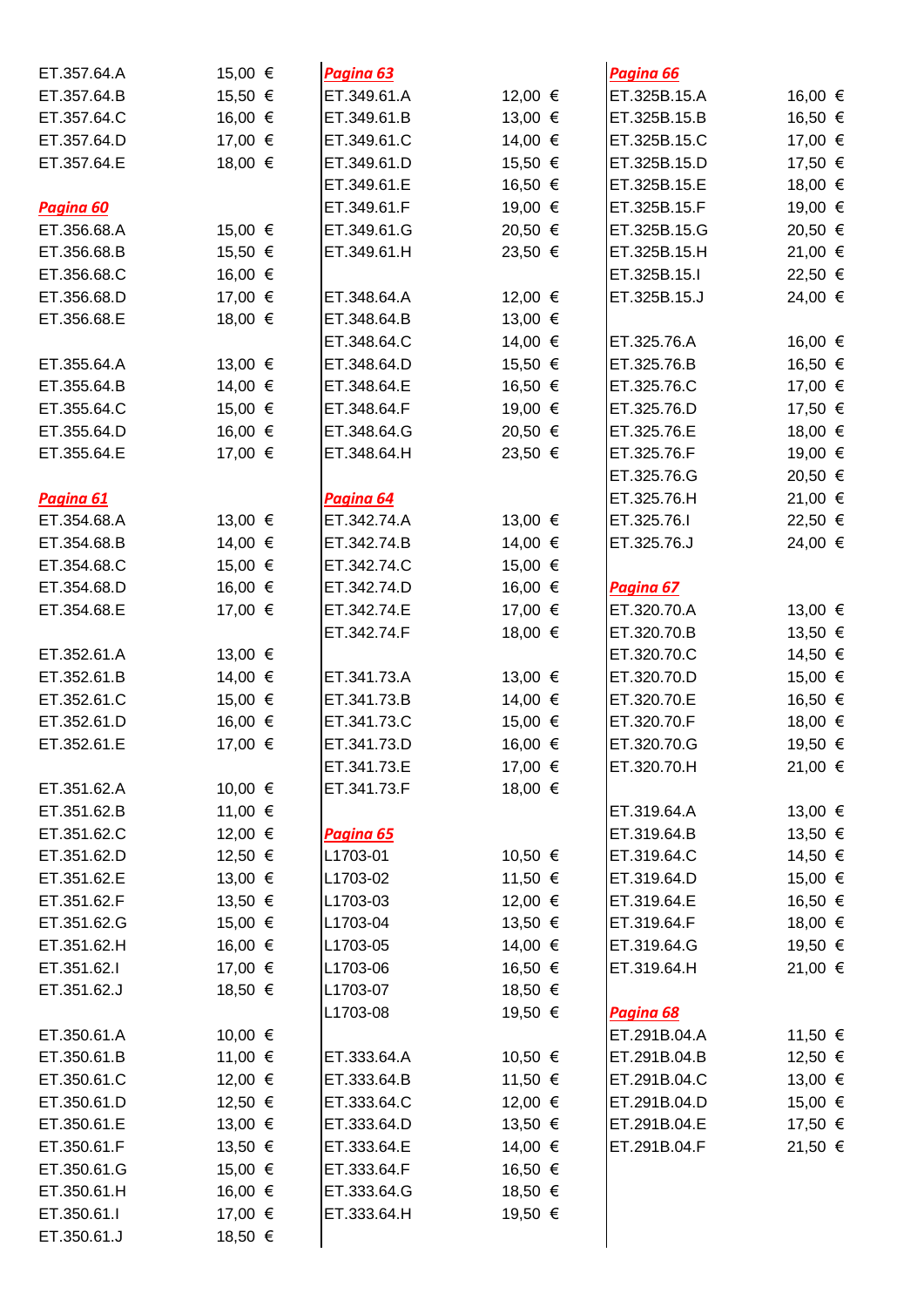| Pagina 69    |         | Pagina 70    |         | Pagina 71               |         |
|--------------|---------|--------------|---------|-------------------------|---------|
| ET.280B.58.A | 13,00 € | ET.279B.04.A | 13,00 € | ET.206.63.A             | 13,00 € |
| ET.280B.58.B | 13,50 € | ET.279B.04.B | 13,50 € | ET.206.63.B             | 15,00 € |
| ET.280B.58.C | 14,00 € | ET.279B.04.C | 14,00 € | ET.206.63.C             | 17,00 € |
| ET.280B.58.D | 14,50 € | ET.279B.04.D | 15,00 € | ET.206.63.D             | 20,00 € |
| ET.280B.58.E | 15,00 € | ET.279B.04.E | 15,50 € | ET.206.63.E             | 22,00 € |
| ET.280B.58.F | 16,00 € | ET.279B.04.F | 16,00 € |                         |         |
| ET.280B.58.G | 17,00 € | ET.279B.04.G | 17,00 € | ET.180.64.A             | 13,00 € |
| ET.280B.58.H | 18,00 € | ET.279B.04.H | 18,00 € | ET.180.64.B             | 15,00 € |
| ET.280B.58.I | 19,00 € | ET.279B.04.I | 19,00 € | ET.180.64.C             | 17,00 € |
| ET.280B.58.J | 20,50 € | ET.279B.04.J | 20,50 € | ET.180.64.D             | 20,00 € |
| ET.280B.58.K | 21,50 € | ET.279B.04.K | 21,50 € | ET.180.64.E             | 22,00 € |
| ET.280B.58.L | 22,00 € | ET.279B.04.L | 22,00 € |                         |         |
|              |         |              |         |                         |         |
| ET.280.73.A  | 13,00 € | ET.279.64.A  | 13,00 € |                         |         |
| ET.280.73.B  | 13,50 € | ET.279.64.B  | 13,50 € |                         |         |
| ET.280.73.C  | 14,00 € | ET.279.64.C  | 14,00 € |                         |         |
| ET.280.73.D  | 14,50 € | ET.279.64.D  | 15,00 € |                         |         |
| ET.280.73.E  | 15,00 € | ET.279.64.E  | 15,50 € |                         |         |
| ET.280.73.F  | 16,00 € | ET.279.64.F  | 16,00 € |                         |         |
| ET.280.73.G  | 17,00 € | ET.279.64.G  | 17,00 € |                         |         |
| ET.280.73.H  | 18,00 € | ET.279.64.H  | 18,00 € |                         |         |
| ET.280.73.I  | 19,00 € | ET.279.64.I  | 19,00 € | <b>WM Soccer Events</b> |         |
| ET.280.73.J  | 20,50 € | ET.279.64.J  | 20,50 € |                         |         |
| ET.280.73.K  | 21,50 € | ET.279.64.K  | 21,50 € |                         |         |
| ET.280.73.L  | 22,00 € | ET.279.64.L  | 22,00 € |                         |         |

## **Middle Trophies**

| Pagina 76   |         |             |         |           |         |
|-------------|---------|-------------|---------|-----------|---------|
| MT.124.06.A | 18,00 € | MT.121.06.A | 18,00 € | Pagina 79 |         |
| MT.124.06.B | 19,00 € | MT.121.06.B | 19,50 € | L1806B-01 | 16,00 € |
| MT.124.06.C | 21,50 € | MT.121.06.C | 21,50 € | L1806B-02 | 19,00 € |
| MT.124.06.D | 22,50 € | MT.121.06.D | 22,50 € | L1806B-03 | 20,50 € |
| MT.124.06.E | 26,50 € | MT.121.06.E | 26,50 € | L1806B-04 | 22,50 € |
| MT.124.06.F | 29,00 € | MT.121.06.F | 27,50 € | L1806B-05 | 24,00 € |
|             |         | MT.121.06.G | 31,00 € | L1806B-06 | 27,00 € |
| MT.123.04.A | 21,00 € | MT.121.06.H | 34,50 € | L1806B-07 | 31,00 € |
| MT.123.04.B | 22,00 € |             |         | L1806B-08 | 33,00 € |
| MT.123.04.C | 23,00 € | Pagina 78   |         |           |         |
| MT.123.04.D | 25,50 € | MT.120.02.A | 24,00 € | L1710B-01 | 15,00 € |
| MT.123.04.E | 26,50 € | MT.120.02.B | 25,00 € | L1710B-02 | 17,00 € |
| MT.123.04.F | 28,00 € | MT.120.02.C | 26,50 € | L1710B-03 | 18,50 € |
|             |         | MT.120.02.D | 27,50 € | L1710B-04 | 20,00 € |
| Pagina 77   |         | MT.120.02.E | 28,00 € | L1710B-05 | 23,00 € |
| MT.122.04.A | 14,00 € | MT.120.02.F | 29,50 € | L1710B-06 | 24,00 € |
| MT.122.04.B | 15,00 € |             |         | L1710B-07 | 28,00 € |
| MT.122.04.C | 16,50 € | MT.119.01.A | 24,00 € | L1710B-08 | 31,00 € |
| MT.122.04.D | 17,50 € | MT.119.01.B | 25,00 € | L1710B-09 | 35,00 € |
| MT.122.04.E | 19,00 € | MT.119.01.C | 26,50 € | L1710B-10 | 37,50 € |
| MT.122.04.F | 21,00 € | MT.119.01.D | 27,50 € |           |         |
| MT.122.04.G | 24,00 € | MT.119.01.E | 28,00 € |           |         |
| MT.122.04.H | 25,00 € | MT.119.01.F | 29,50 € |           |         |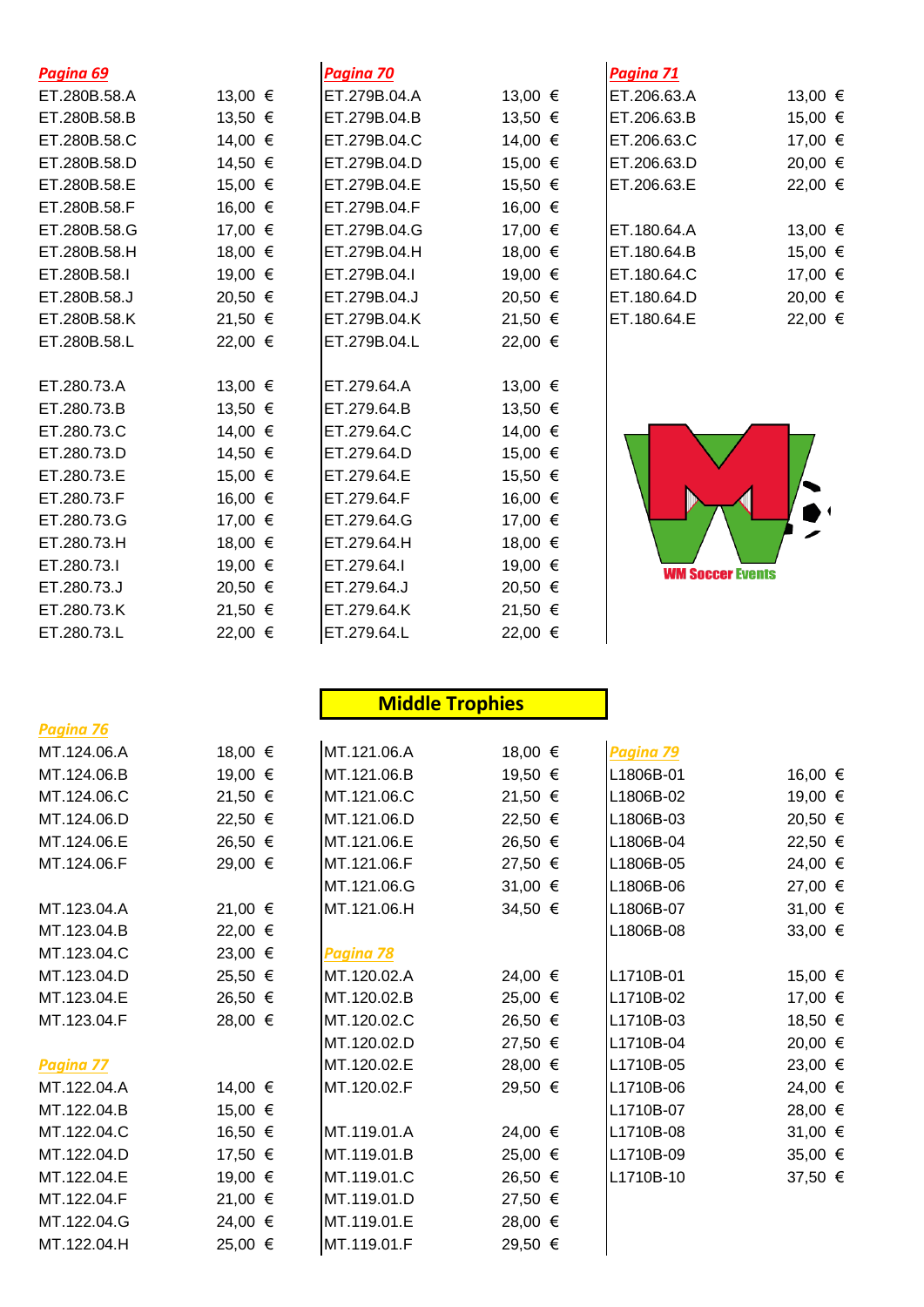| Pagina 80    |         | Pagina 85        |         | Pagina 89    |         |
|--------------|---------|------------------|---------|--------------|---------|
| MT.118.02.A  | 26,00 € | ML.045.65.A      | 32,00 € | MT.112B.02.A | 21,00 € |
| MT.118.02.B  | 29,00 € | ML.045.65.B      | 34,00 € | MT.112B.02.B | 25,00 € |
| MT.118.02.C  | 33,00 € | ML.045.65.C      | 38,00 € | MT.112B.02.C | 29,00 € |
| MT.118.02.D  | 34,00 € |                  |         | MT.112B.02.D | 35,00 € |
| MT.118.02.E  | 42,00 € | ML.044.73.A      | 32,00 € | MT.112B.02.E | 38,00 € |
| MT.118.02.F  | 46,00 € | ML.044.73.B      | 34,00 € | MT.112B.02.F | 42,00 € |
|              |         | ML.044.73.C      | 38,00 € |              |         |
| MT.117.01.A  | 26,00 € |                  |         | MT.111B.01.A | 21,00 € |
| MT.117.01.B  | 29,00 € | Pagina 86        |         | MT.111B.01.B | 25,00 € |
| MT.117.01.C  | 33,00 € | X301.02          | 24,00 € | MT.111B.01.C | 29,00 € |
| MT.117.01.D  | 34,00 € | X302.02          | 29,00 € | MT.111B.01.D | 35,00 € |
| MT.117.01.E  | 42,00 € | X303.02          | 36,00 € | MT.111B.01.E | 38,00 € |
| MT.117.01.F  | 46,00 € |                  |         | MT.111B.01.F | 42,00 € |
|              |         | X301.01          | 24,00 € |              |         |
| Pagina 81    |         | X302.01          | 29,00 € | Pagina 90    |         |
| MT.116.04.A  | 23,00 € | X303.01          | 36,00 € | MT.110B.02.A | 14,00 € |
| MT.116.04.B  | 26,00 € |                  |         | MT.110B.02.B | 16,00 € |
| MT.116.04.C  | 29,50 € | Pagina 87        |         | MT.110B.02.C | 18,00 € |
|              |         | ML.041B.02.A     | 22,00 € | MT.110B.02.D | 21,00 € |
| MT.115.06.A  | 23,00 € | ML.041B.02.B     | 27,00 € | MT.110B.02.E | 22,50 € |
| MT.115.06.B  | 26,00 € | ML.041B.02.C     | 32,00 € | MT.110B.02.F | 26,00 € |
| MT.115.06.C  | 29,50 € | ML.041B.02.D     | 39,00 € | MT.110B.02.G | 27,50 € |
|              |         | ML.041B.02.E     | 48,00 € | MT.110B.02.H | 32,00 € |
| Pagina 82    |         | ML.041B.02.F     | 58,00 € |              |         |
| MT.114.04.A  | 32,00 € |                  |         | MT.109B.01.A | 14,00 € |
| MT.114.04.B  | 35,00 € | ML.040B.01.A     | 22,00 € | MT.109B.01.B | 16,00 € |
| MT.114.04.C  | 38,00 € | ML.040B.01.B     | 27,00 € | MT.109B.01.C | 18,00 € |
|              |         | ML.040B.01.C     | 32,00 € | MT.109B.01.D | 21,00 € |
| Pagina 83    |         | ML.040B.01.D     | 39,00 € | MT.109B.01.E | 22,50 € |
| MT.113.01.A  | 33,00 € | ML.040B.01.E     | 48,00 € | MT.109B.01.F | 26,00 € |
| MT.113.01.B  | 36,00 € | ML.040B.01.F     | 58,00 € | MT.109B.01.G | 27,50 € |
| MT.113.01.C  | 39,00 € |                  |         | MT.109B.01.H | 32,00 € |
|              |         | Pagina 88        |         |              |         |
| MT.113.03.A  | 33,00 € | ML.035B.02.A     | 23,00 € | Pagina 91    |         |
| MT.113.02.B  | 36,00 € | ML.035B.02.B     | 29,00 € | MT.108.62.A  | 15,00 € |
| MT.113.01.C  | 39,00 € | ML.035B.02.C     | 34,00 € | MT.108.62.B  | 16,00 € |
|              |         | ML.035B.02.D     | 40,00 € | MT.108.62.C  | 17,00 € |
| Pagina 84    |         | ML.035B.02.E     | 48,00 € | MT.108.62.D  | 19,00 € |
| ML.047B.02.A | 24,00 € | ML.035B.02.F     | 57,00 € | MT.108.62.E  | 21,00 € |
| ML.047B.02.B | 29,00 € |                  |         | MT.108.62.F  | 23,00 € |
| ML.047B.02.C | 34,00 € | ML.034B.01.A     | 23,00 € | MT.108.62.G  | 26,00 € |
| ML.047B.02.D | 37,00 € | ML.034B.01.B     | 29,00 € | MT.108.62.H  | 32,00 € |
| ML.047B.02.E | 42,00 € | ML.034B.01.C     | 34,00 € |              |         |
| ML.047B.02.F | 49,00 € | ML.034B.01.D     | 40,00 € | MT.107.61.A  | 15,00 € |
|              |         | ML.034B.01.E     | 48,00 € | MT.107.61.B  | 16,00 € |
| ML.046B.01.A | 24,00 € | ML.034B.01.F     | 57,00 € | MT.107.61.C  | 17,00 € |
| ML.046B.01.B | 29,00 € |                  |         | MT.107.61.D  | 19,00 € |
| ML.046B.01.C | 34,00 € |                  |         | MT.107.61.E  | 21,00 € |
| ML.046B.01.D | 37,00 € |                  |         | MT.107.61.F  | 23,00 € |
| ML.046B.01.E | 42,00 € |                  |         | MT.107.61.G  | 26,00 € |
| ML.046B.01.F | 49,00 € |                  |         | MT.107.61.H  | 32,00 € |
|              |         | WM Soccer Events |         |              |         |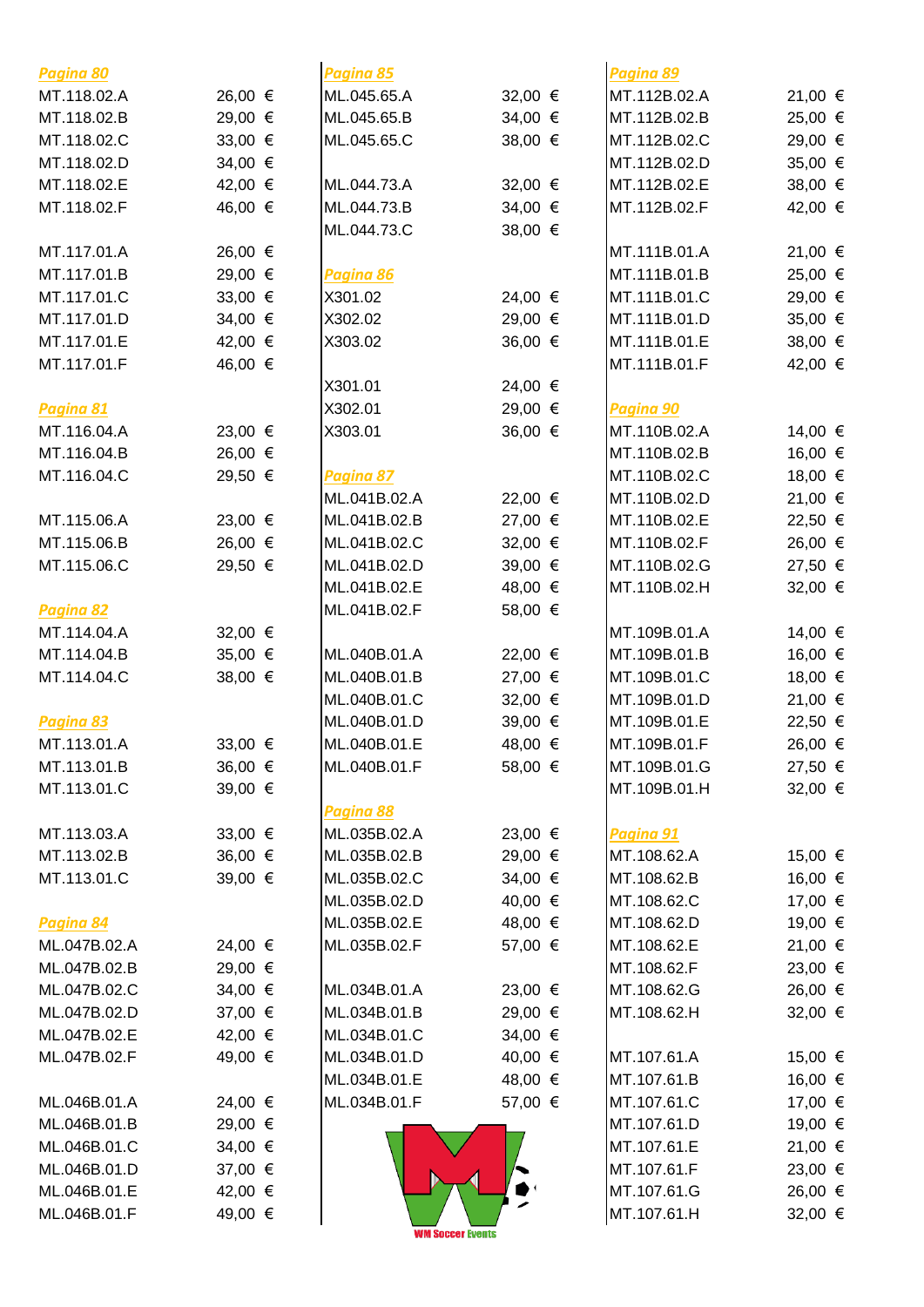| Pagina 92   |         | Pagina 93   |             | Pagina 94               |         |
|-------------|---------|-------------|-------------|-------------------------|---------|
| MT.101.73.A | 15,00 € | MT.095.61.A | 14,00 €     | MT.084.73.A             | 16,00 € |
| MT.101.73.B | 17,00 € | MT.095.61.B | 16,00 €     | MT.084.73.B             | 17,00 € |
| MT.101.73.C | 18,50 € | MT.095.61.C | 19,00 €     | MT.084.73.C             | 18,00 € |
| MT.101.73.D | 20,00 € | MT.095.61.D | 21,00 €     | MT.084.73.D             | 19,00 € |
| MT.101.73.E | 22,00 € | MT.095.61.E | 24,00 €     | MT.084.73.E             | 21,00 € |
| MT.101.73.F | 24,00 € | MT.095.61.F | 26,00 €     | MT.084.73.F             | 22,00 € |
| MT.101.73.G | 27,00 € | MT.095.61.G | 29,00 €     | MT.084.73.G             | 24,00 € |
| MT.101.73.H | 29,50 € | MT.095.61.H | $36,00 \in$ | MT.084.73.H             | 25,00 € |
|             |         |             |             |                         |         |
| MT.099.64.A | 13,00 € | MT.094.62.A | 14,00 €     |                         |         |
| MT.099.64.B | 15,00 € | MT.094.62.B | 16,00 €     |                         |         |
| MT.099.64.C | 17,00 € | MT.094.62.C | 19,00 €     |                         |         |
| MT.099.64.D | 19,00 € | MT.094.62.D | 21,00 €     |                         |         |
| MT.099.64.E | 21,00 € | MT.094.62.E | 24,00 €     |                         |         |
| MT.099.64.F | 23,00 € | MT.094.62.F | 26,00 €     |                         |         |
| MT.099.64.G | 24,00 € | MT.094.62.G | 29,00 €     |                         |         |
| MT.099.64.H | 26,00 € | MT.094.62.H | 36,00 €     | <b>WM Soccer Events</b> |         |

## **Luxury Trophies**

#### *Pagina 96*

| LT.079.02.A | 61,00 €  | P1613-01    | 48,00 €          | Pagina 103   |          |
|-------------|----------|-------------|------------------|--------------|----------|
| LT.079.02.B | 68,00 €  | P1613-02    | 54,00 €          | LT.071.02.A  | 120,00 € |
| LT.079.02.C | 84,00 €  | P1613-03    | 62,00 €          | LT.071.02.B  | 144,00 € |
|             |          |             |                  | LT.071.02.C  | 168,00 € |
| LT.078.01.A | 61,00 €  | Pagina 100  |                  |              |          |
| LT.078.01.B | 68,00 €  | P1612-01    | 48,00 €          | LT.070.01.A  | 120,00 € |
| LT.078.01.C | 84,00 €  | P1612-02    | 54,00 €          | LT.070.01.B  | 144,00 € |
|             |          | P1612-03    | 62,00 €          | LT.070.01.C  | 168,00 € |
| Pagina 97   |          |             |                  |              |          |
| LT.077.02.A | 62,00 €  | P1611-01    | 48,00 €          | Pagina 104   |          |
| LT.077.02.B | 69,00 €  | P1611-02    | 54,00 €          | X491.16      | 48,00 €  |
| LT.077.02.C | 75,00 €  | P1611-03    | 62,00 $\in$      | X492.16      | 55,00 €  |
|             |          |             |                  | X493.16      | 69,00 €  |
| LT.076.01.A | 62,00 €  | Pagina 101  |                  |              |          |
| LT.076.01.B | 69,00 €  | LT.075.04.A | 47,00 €          | X491.15      | 48,00 €  |
| LT.076.01.C | 75,00 €  | LT.075.04.B | 57,00 €          | X492.15      | 55,00 €  |
|             |          | LT.075.04.C | 65,00 $\in$      | X493.15      | 69,00 €  |
| Pagina 98   |          |             |                  |              |          |
| P5031-01    | 119,00 € | LT.074.06.A | 47,00 €          | Pagina 105   |          |
| P5031-02    | 137,00 € | LT.074.06.B | 57,00 €          | P1807B-01    | 41,00 €  |
| P5031-03    | 175,00 € | LT.074.06.C | 65,00 €          | P1807B-02    | 43,00 €  |
| P5031-04    | 210,00 € |             |                  | P1807B-03    | 45,00 €  |
|             |          | Pagina 102  |                  |              |          |
| Pagina 99   |          | LT.073.02.A | 53,00 €          | Pagina 106   |          |
| P5025-01    | 60,00 €  | LT.073.02.B | 60,00 $\in$      | LT.067B.01.A | 80,00 €  |
| P5025-02    | 64,00 €  | LT.073.02.C | 75,00 €          | LT.067B.01.B | 89,00 €  |
| P5025-03    | 71,00 €  |             |                  | LT.067B.01.C | 99,00 €  |
| P5025-04    | 75,00 €  | LT.072.01.A | 53,00 €          |              |          |
| P5025-05    | 80,00 €  | LT.072.01.B | 60,00 $\epsilon$ |              |          |
| P5025-06    | 84,00 €  | LT.072.01.C | 75,00 €          |              |          |
|             |          |             |                  |              |          |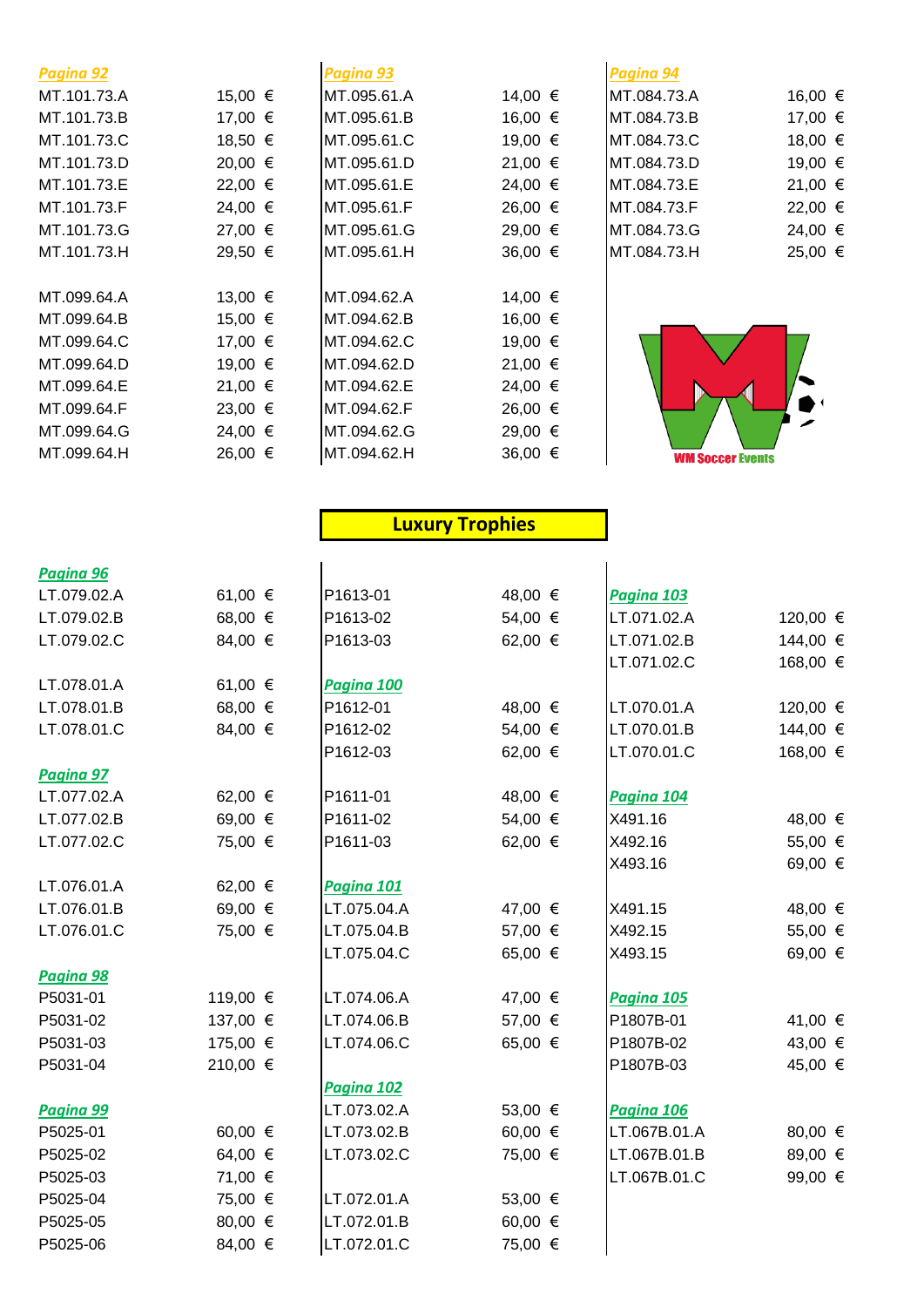| LT.066B.01.A | 57,00 €          | Pagina 113              |          | Pagina 116              |          |
|--------------|------------------|-------------------------|----------|-------------------------|----------|
| LT.066B.01.B | 61,00 $\epsilon$ | LT.053.62.A             | 60,00 €  | LT.046.61.A             | 78,00 €  |
| LT.066B.01.C | 64,00 €          | LT.053.62.B             | 65,00 €  | LT.046.61.B             | 81,00 €  |
|              |                  | LT.053.62.C             | 72,00 €  | LT.046.61.C             | 90,00 €  |
| Pagina 107   |                  | LT.053.62.D             | 76,00 €  | LT.046.61.D             | 96,00 €  |
| LT.065.02.A  | 47,00 €          | LT.053.62.E             | 90,00 €  | LT.046.61.E             | 109,00 € |
| LT.065.02.B  | 55,00 €          | LT.053.62.F             | 95,00 €  | LT.046.61.F             | 114,00 € |
| LT.065.02.C  | 58,00 €          | LT.053.62.G             | 115,00 € |                         |          |
| LT.065.02.D  | 62,00 €          | LT.053.62.H             | 120,00 € | Pagina 117              |          |
| LT.065.02.E  | 68,00 €          |                         |          | LT.040B.02.A            | 45,00 €  |
| LT.065.02.F  | 95,00 €          | LT.052.61.A             | 60,00 €  | LT.040B.02.B            | 55,00 €  |
|              |                  | LT.052.61.B             | 65,00 €  | LT.040B.02.C            | 65,00 €  |
| LT.064.01.A  | 47,00 €          | LT.052.61.C             | 72,00 €  | LT.040B.02.D            | 85,00 €  |
| LT.064.01.B  | 55,00 €          | LT.052.61.D             | 76,00 €  | LT.040B.02.E            | 115,00 € |
| LT.064.01.C  | 58,00 €          | LT.052.61.E             | 90,00 €  | LT.040B.02.F            | 140,00 € |
| LT.064.01.D  | 62,00 €          | LT.052.61.F             | 95,00 €  |                         |          |
| LT.064.01.E  | 68,00 €          | LT.052.61.G             | 115,00 € | LT.039B.01.A            | 45,00 €  |
| LT.064.01.F  | 95,00 €          | LT.052.61.H             | 120,00 € | LT.039B.01.B            | 55,00 €  |
|              |                  |                         |          | LT.039B.01.C            | 65,00 €  |
| Pagina 108   |                  | Pagina 114              |          | LT.039B.01.D            | 85,00 €  |
| LT.063.04.A  | 61,00 €          | LT.051.63.A             | 75,00 €  | LT.039B.01.E            | 115,00 € |
| LT.063.04.B  | 75,00 €          | LT.051.63.B             | 80,00 €  | LT.039B.01.F            | 140,00 € |
| LT.063.04.C  | 85,00 €          | LT.051.63.C             | 85,00 €  |                         |          |
|              |                  | LT.051.63.D             | 90,00 €  | Pagina 118              |          |
| LT.062.06.A  | 61,00 €          | LT.051.63.E             | 97,00 €  | LT.033.72.A             | 102,00 € |
| LT.062.06.B  | 75,00 €          | LT.051.63.F             | 105,00 € | LT.033.72.B             | 108,00 € |
| LT.062.06.C  | 85,00 €          |                         |          | LT.033.72.C             | 118,00 € |
|              |                  | Pagina 115              |          | LT.033.72.D             | 128,00 € |
| Pagina 109   |                  | LT.050.68.A             | 75,00 €  | LT.033.72.E             | 138,00 € |
| LT.061.04.A  | 68,00 €          | LT.050.68.B             | 80,00 €  | LT.033.72.F             | 148,00 € |
| LT.061.04.B  | 75,00 €          | LT.050.68.C             | 85,00 €  |                         |          |
| LT.061.04.C  | 84,00 €          | LT.050.68.D             | 90,00 €  |                         |          |
|              |                  | LT.050.68.E             | 98,00 €  |                         |          |
| LT.060.06.A  | 68,00 €          | LT.050.68.F             | 105,00 € |                         |          |
| LT.060.06.B  | 75,00 €          |                         |          |                         |          |
| LT.060.06.C  | 84,00 €          | LT.049.64.A             | 75,00 €  |                         |          |
|              |                  | LT.049.64.B             | 80,00 €  |                         |          |
| Pagina 110   |                  | LT.049.64.C             | 85,00 €  |                         |          |
| L100.02      | 970,00 €         | LT.049.64.D             | 90,00 €  |                         |          |
|              |                  | LT.049.64.E             | 98,00 €  |                         |          |
| Pagina 111   |                  | LT.049.64.F             | 105,00 € |                         |          |
| L100.01      | 970,00 €         |                         |          |                         |          |
|              |                  | Pagina 116              |          |                         |          |
| Pagina 112   |                  | Incl. FLEXX figures !!! |          | <b>WM Soccer Events</b> |          |
| LT.055B.02.A | 95,00 €          | LT.048.62.A             | 62,00 €  |                         |          |
| LT.055B.02.B | 125,00 €         | LT.048.62.B             | 68,00 €  |                         |          |
| LT.055B.02.C | 145,00 €         | LT.048.62.C             | 78,00 €  |                         |          |
| LT.054B.01.A | 95,00 €          |                         |          |                         |          |
| LT.054B.01.B | 125,00 €         |                         |          |                         |          |
| LT.054B.01.C | 145,00 €         |                         |          |                         |          |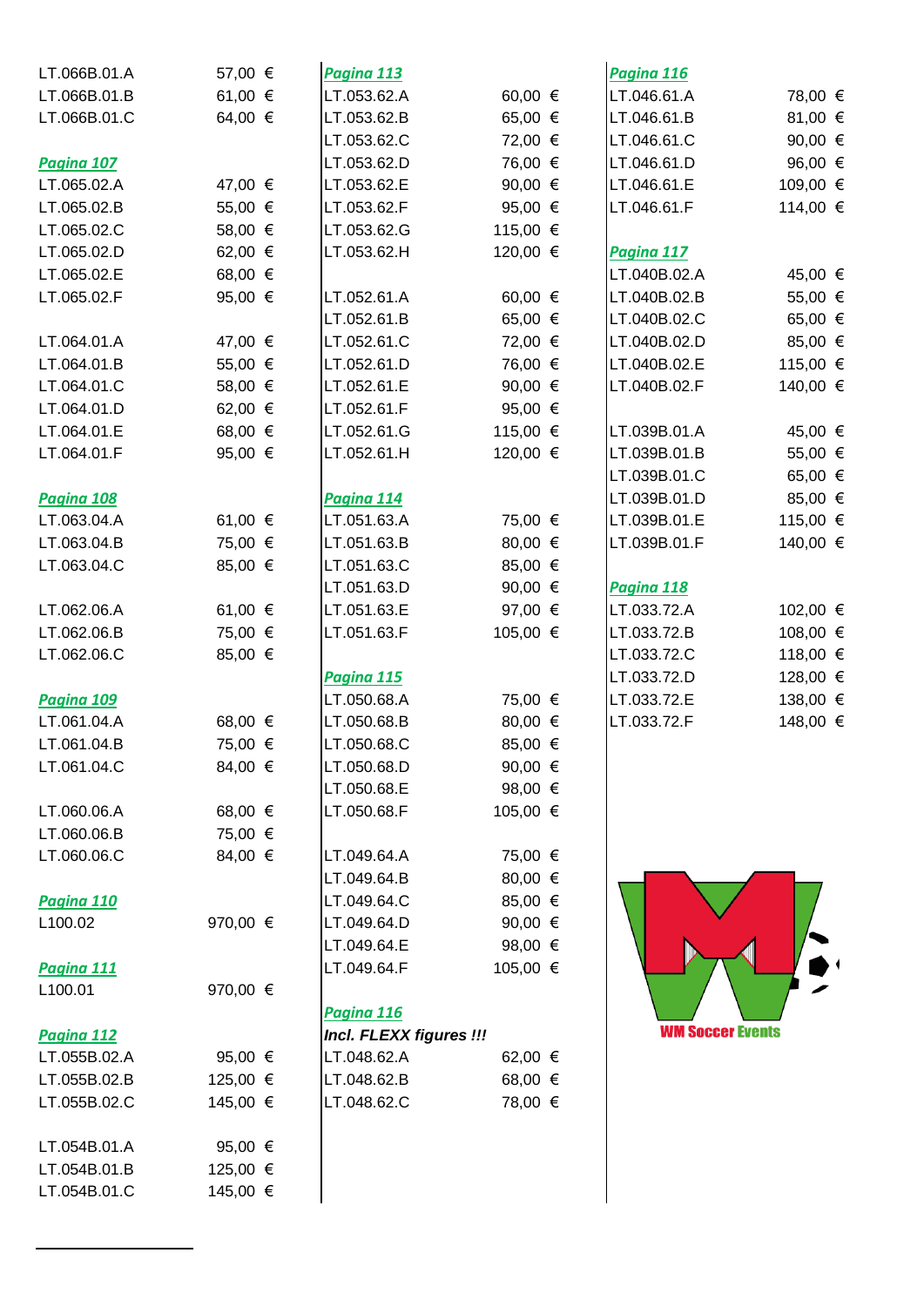#### **LOTS (LOTEN)**

| Pagina 120 |          | Pagina 122 |             | Pagina 124 |         |
|------------|----------|------------|-------------|------------|---------|
| LOT2022-1  | 314,00 € | LOT2022-4  | 130,00 €    | LOT2022-8  | 63,00 € |
|            |          | LOT2022-5  | 105,00 €    | LOT2022-9  | 63,00 € |
| Pagina 121 |          |            |             |            |         |
| LOT2022-2  | 226,00 € | Pagina 123 |             |            |         |
|            |          | LOT2022-6  | 94,00 $\in$ |            |         |
|            |          | LOT2022-7  | 75,00 €     |            |         |

#### **SPORT TROPHIES**

## *Pagina 126 - 128 Pagina 137 - 138 Pagina 142 - 155*

| TYPE: SS1701 t.e.m. SS1806 (Gold) |            | <b>TYPE: GOLD</b>  |             |                    |         |
|-----------------------------------|------------|--------------------|-------------|--------------------|---------|
|                                   |            |                    |             | Maat - 01 (235mm)  | 11,00 € |
| Maat - 01 (160mm)                 | $5,00 \in$ | Maat - 01 (205mm)  | 6,50 €      | Maat - 02 (255mm)  | 13,00 € |
| Maat - 02 (175mm)                 | $5,50 \in$ |                    |             | Maat - 03 (275mm)  | 15,00 € |
| Maat - 03 (190mm)                 | 6,00 €     |                    |             |                    |         |
| Pagina 129 - 131                  |            | Pagina 139 - 141   |             | Pagina 156 - 162   |         |
| TYPE: SS1721 t.e.m. SS1832        |            | <b>TYPE: GLASS</b> |             |                    |         |
|                                   |            |                    |             | Maat - A $(400mm)$ | 53,00 € |
| Maat - 01 (160mm)                 | 6,00 €     | Maat - A (285mm)   | $35,00 \in$ | Maat - 02 (455mm)  | 60,00 € |
| Maat - 02 (175mm)                 | 6,50 €     | Maat - B (305mm)   | 37,00 €     | Maat - 03 (505mm)  | 73,00 € |
| Maat - 03 (190mm)                 | 7,00 €     | Maat - $A$ (320mm) | 39,00 €     |                    |         |
| Pagina 132 - 136                  |            |                    |             |                    |         |
| Maat - 01 (135mm)                 | 6,50 €     |                    |             |                    |         |
| Maat - 02 (150mm)                 | 7,00 €     |                    |             |                    |         |
| Maat - 03 (165mm)                 | 7,50 €     |                    |             |                    |         |

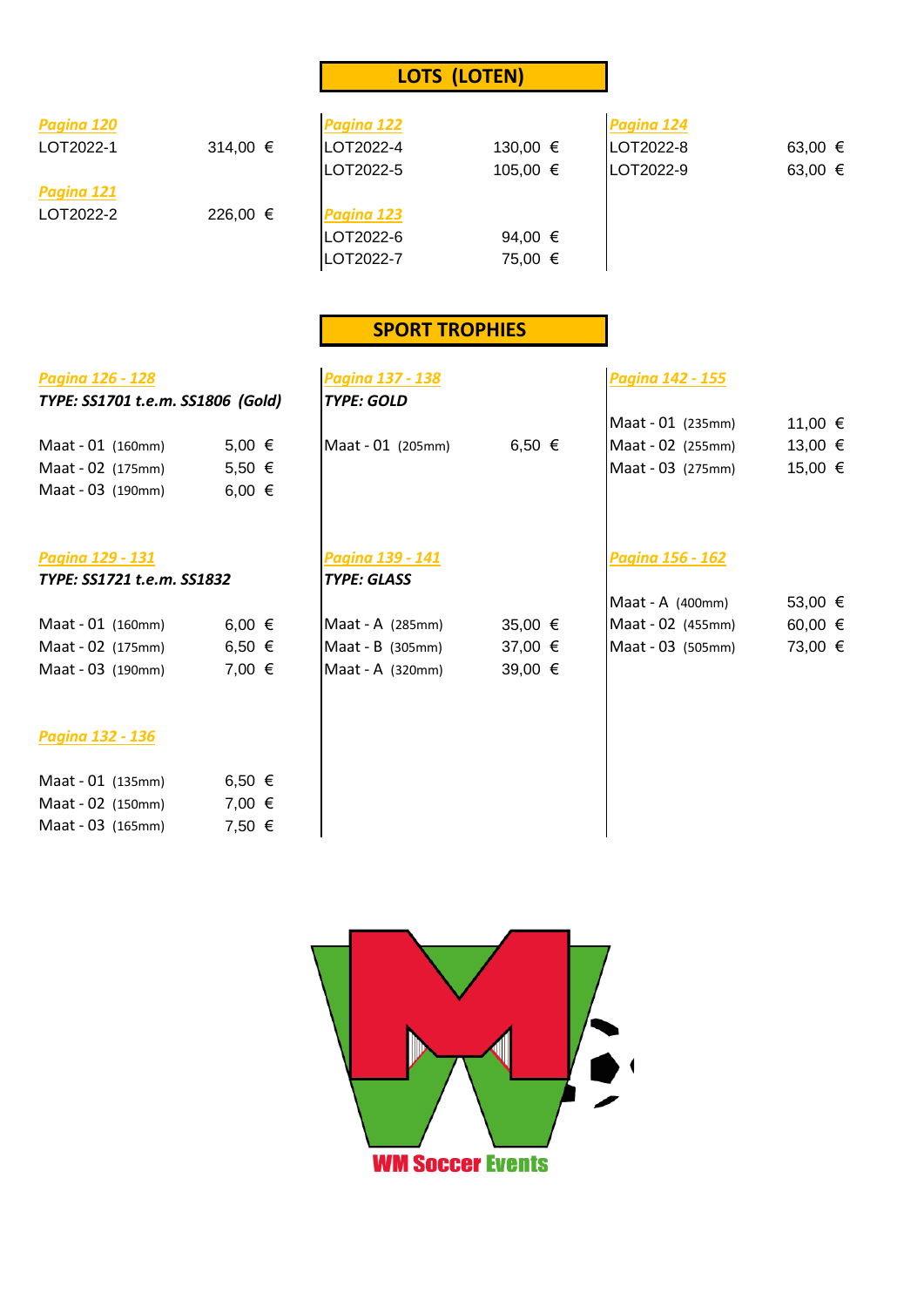#### **SPORTS**

## **FOOTBALL**

| Pagina 164                |                 |             |            |             |            |
|---------------------------|-----------------|-------------|------------|-------------|------------|
| <b>RE.180.A</b>           | 10,00 €         | ST.197.01.A | 9,00 $\in$ | ST.010.02.A | $8,00 \in$ |
| <b>RE.180.B</b>           | 12,00 €         | ST.197.01.B | 12,00 €    | ST.010.02.B | 9,00 $\in$ |
| <b>RE.180.C</b>           | 13,00 €         | ST.197.01.C | 14,00 €    | ST.010.02.C | 10,00 €    |
| RE.180.D                  | 15,00 €         |             |            |             |            |
| <b>RE.180.E</b>           | 20,00 €         | ST.196.01.A | 9,00 $\in$ | ST.011.01.A | $8,00 \in$ |
|                           |                 | ST.196.01.B | 12,00 €    | ST.011.01.B | 9,00 $\in$ |
| RE.070.A                  | 12,00 €         | ST.196.01.C | 14,00 €    | ST.011.01.C | 10,00 €    |
| <b>RE.070.B</b>           | 16,00 €         |             |            |             |            |
| RE.070.C                  | 20,00 €         | Pagina 169  |            | ST.012.02.A | $8,00 \in$ |
|                           |                 | ST.195.02.A | 6,00 €     | ST.012.02.B | 9,00 $\in$ |
| Pagina 165                |                 |             |            | ST.012.02.C | 10,00 €    |
| RE.006.14.A               | 5,50 €          | ST.194.01.A | 6,00 €     |             |            |
|                           |                 |             |            | ST.013.01.A | 6,00 €     |
| RE.007.22.A               | 6,00 $\in$      | ST.193.02.A | 6,00 €     | ST.013.01.B | 7,00 €     |
|                           |                 |             |            | ST.013.01.C | $8,00 \in$ |
| RE.014.22.A               | 5,50 €          | ST.192.01.A | 6,00 €     |             |            |
|                           |                 |             |            | Pagina 172  |            |
|                           |                 | ST.063.02.A | 55,00 €    | ST.014.02.A | 6,00 €     |
| Pagina 166<br>RE.040.78.A |                 |             | 65,00 €    |             | 7,00 €     |
|                           | 5,50 €          | ST.063.02.B |            | ST.014.02.B |            |
|                           |                 | ST.063.02.C | 75,00 €    | ST.014.02.C | $8,00 \in$ |
| RE.044.78.A               | 5,50 €          |             |            |             |            |
| RE.044.78.B               | 7,50 €          | Pagina 170  |            | ST.015.01.A | 6,00 €     |
| RE.044.78.C               | 9,00 $\in$      | ST.001.01.A | 6,00 €     | ST.015.01.B | 7,00 €     |
|                           |                 |             |            | ST.015.01.C | $8,00 \in$ |
| RE.049.78.A               | $8,00 \in$      | ST.002.02.A | 6,00 €     |             |            |
| RE.049.78.B               | 10,00 €         |             |            | ST.016.02.A | 6,00 €     |
| RE.049.78.C               | 13,00 €         | ST.003.01.A | 6,00 €     | ST.016.02.B | 7,00 €     |
|                           |                 |             |            | ST.016.02.C | $8,00 \in$ |
| Pagina 167                |                 | ST.004.02.A | 6,00 €     |             |            |
| RE.050.78.A               | $8,00 \in$      |             |            | ST.017.01.A | 6,00 €     |
| RE.050.78.B               | 10,00 €         | ST.005.01.A | 5,00 €     |             |            |
| RE.050.78.C               | 13,00 €         | ST.005.01.B | 6,00 €     | ST.018.02.A | 6,00 €     |
|                           |                 | ST.005.01.C | 7,00 €     |             |            |
| PFS.003.A                 | 7,50 €          |             |            | Pagina 173  |            |
| PFS.003.B                 | 8,50 €          | ST.006.02.A | 5,00 €     | ST.019.01.A | 6,00 €     |
| PFS.003.C                 | 9,50 $\in$      | ST.006.02.B | 6,00 €     |             |            |
|                           |                 | ST.006.02.C | 7,00 €     | ST.020.02.A | 6,00 €     |
| <b>PFS.004.A</b>          | 7,50 €          |             |            |             |            |
| <b>PFS.004.B</b>          | 8,50 €          | Pagina 171  |            | ST.060.02.A | 7,00 €     |
| <b>PFS.004.C</b>          | 9,50 $\epsilon$ | ST.007.01.A | 7,00 €     | ST.060.02.B | $8,00 \in$ |
|                           |                 |             |            | ST.060.02.C | 9,00 $\in$ |
| Pagina 168                |                 | ST.008.02.A | 7,00 €     |             |            |
| <b>PFS.005.A</b>          | 7,50 €          |             |            | ST.062.30.A | 7,00 €     |
| PFS.005.B                 | 8,50 €          | ST.009.01.A | $8,00 \in$ | ST.062.30.B | $8,00 \in$ |
| <b>PFS.005.C</b>          | 9,50 $\in$      | ST.009.01.B | 9,00 $\in$ | ST.062.30.C | 9,00 $\in$ |
|                           |                 | ST.009.01.C | 10,00 €    |             |            |
|                           |                 |             |            |             |            |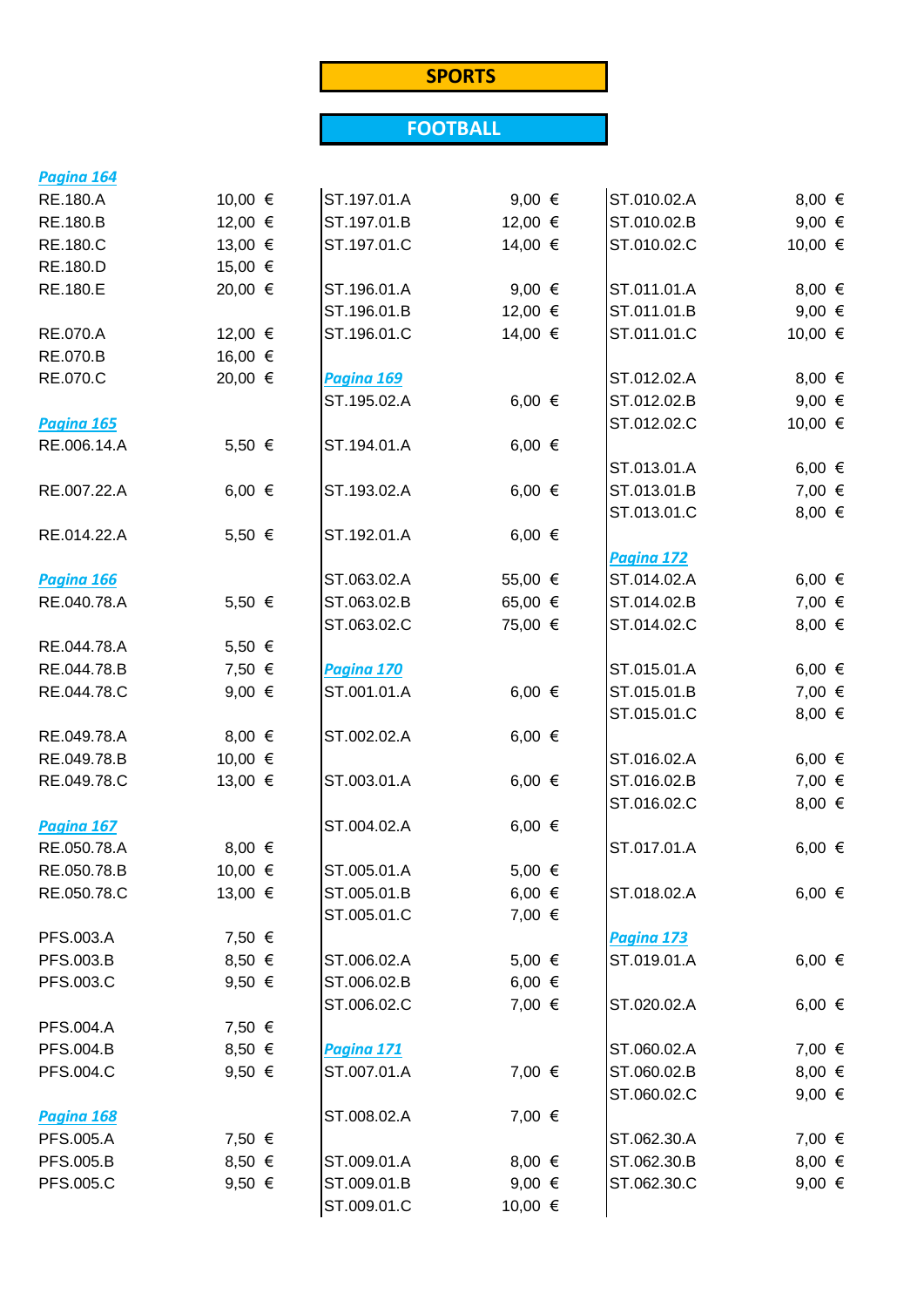| ST.061.01.A | 7,00 €          | ST.072.01.A | $8,00 \in$  | ST.066.01.A | 12,00 € |
|-------------|-----------------|-------------|-------------|-------------|---------|
| ST.061.01.B | $8,00 \in$      |             |             | ST.066.01.B | 13,50 € |
| ST.061.01.C | 9,00 $\in$      | ST.073.01.A | $8,00 \in$  | ST.066.01.C | 15,00 € |
| ST.021.01.A | 7,00 €          | ST.074.01.A | $8,00 \in$  | ST.067.01.A | 12,00 € |
| ST.021.01.B | $8,00 \in$      |             |             | ST.067.01.B | 13,50 € |
| ST.021.01.C | 9,00 $\epsilon$ | Pagina 175  |             | ST.067.01.C | 15,00 € |
|             |                 | ST.075.01.A | $8,00 \in$  |             |         |
| Pagina 174  |                 |             |             | ST.068.01.A | 12,00 € |
| ST.117.02.A | 7,00 €          | ST.064.01.A | 12,00 €     | ST.068.01.B | 13,50 € |
| ST.117.02.B | $8,00 \in$      | ST.064.01.B | $13,50 \in$ | ST.068.01.C | 15,00 € |
| ST.117.02.C | 9,00 $\in$      | ST.064.01.C | 15,00 €     |             |         |
|             |                 |             |             | Pagina 176  |         |
| ST.070.01.A | $8,00 \in$      | ST.065.01.A | 12,00 €     | ST.069.01.A | 12,00 € |
|             |                 | ST.065.01.B | $13,50 \in$ | ST.069.01.B | 13,50 € |
| ST.071.01.A | $8,00 \in$      | ST.065.01.C | 15,00 €     | ST.069.01.C | 15,00 € |
|             |                 |             |             |             |         |

### **RACING**

| 10,00 €         | <b>RE.093.A</b> | 11,00 € | RE.062.78.A      | $8,00 \in$ |
|-----------------|-----------------|---------|------------------|------------|
| 13,00 €         | RE.093.B        | 15,00 € | RE.062.78.B      | 10,00 €    |
| 19,50 €         | RE.093.C        | 18,00 € | RE.062.78.C      | 13,00 €    |
| 9,50 $\epsilon$ | Pagina 179      |         | Pagina 180       |            |
| 9,50 $\epsilon$ | <b>RE.075.A</b> | 12,00 € | <b>PFS.016.A</b> | $8,00 \in$ |
| 9,50 $\epsilon$ | <b>RE.075.B</b> | 16,50 € | <b>PFS.016.B</b> | $8,50 \in$ |
|                 | RE.075.C        | 20,00 € | <b>PFS.016.C</b> | 9,00 $\in$ |
|                 |                 |         |                  |            |
| 9,50 $\epsilon$ | S1902-01        | 6,50 €  | <b>PFS.029.A</b> | $8,00 \in$ |
| 14,00 €         | S1902-02        | 6,50 €  | <b>PFS.029.B</b> | $8,50 \in$ |
| 21,00 €         | S1902-03        | 6,50 €  | <b>PFS.029.C</b> | 9,00 $\in$ |
| 19,50 €         |                 |         |                  |            |
| 32,00 €         |                 |         |                  |            |
| 59,00 €         |                 |         |                  |            |
|                 |                 |         |                  |            |

## **PAARDENSPORT (EQUESTRIAN)**

| Pagina 181     |                  |                 |         | Pagina 183      |            |
|----------------|------------------|-----------------|---------|-----------------|------------|
| <b>FG1307B</b> | 7,00 €           | <b>RE.092.A</b> | 15,00 € | <b>RE.074.A</b> | 13,00 €    |
|                |                  | <b>RE.092.B</b> | 18,00 € | <b>RE.074.B</b> | 17,00 €    |
| RE.121.A       | $8,00 \in$       | RE.092.C        | 21,00 € | <b>RE.074.C</b> | 21,00 €    |
| RE.121.B       | 18,00 €          |                 |         |                 |            |
| RE.121.C       | 23,00 €          | <b>RE.082.A</b> | 33,00 € | RE.055.78.A     | $8,00 \in$ |
|                |                  | RE.082.B        | 41,00 € | RE.055.78.B     | 11,00 €    |
| Pagina 182     |                  | <b>RE.082.C</b> | 49,00 € | RE.055.78.C     | 14,00 €    |
| RE.120.A       | 28,00 €          |                 |         |                 |            |
| RE.120.B       | 37,00 €          |                 |         |                 |            |
| RE.120.C       | 60,00 $\epsilon$ |                 |         |                 |            |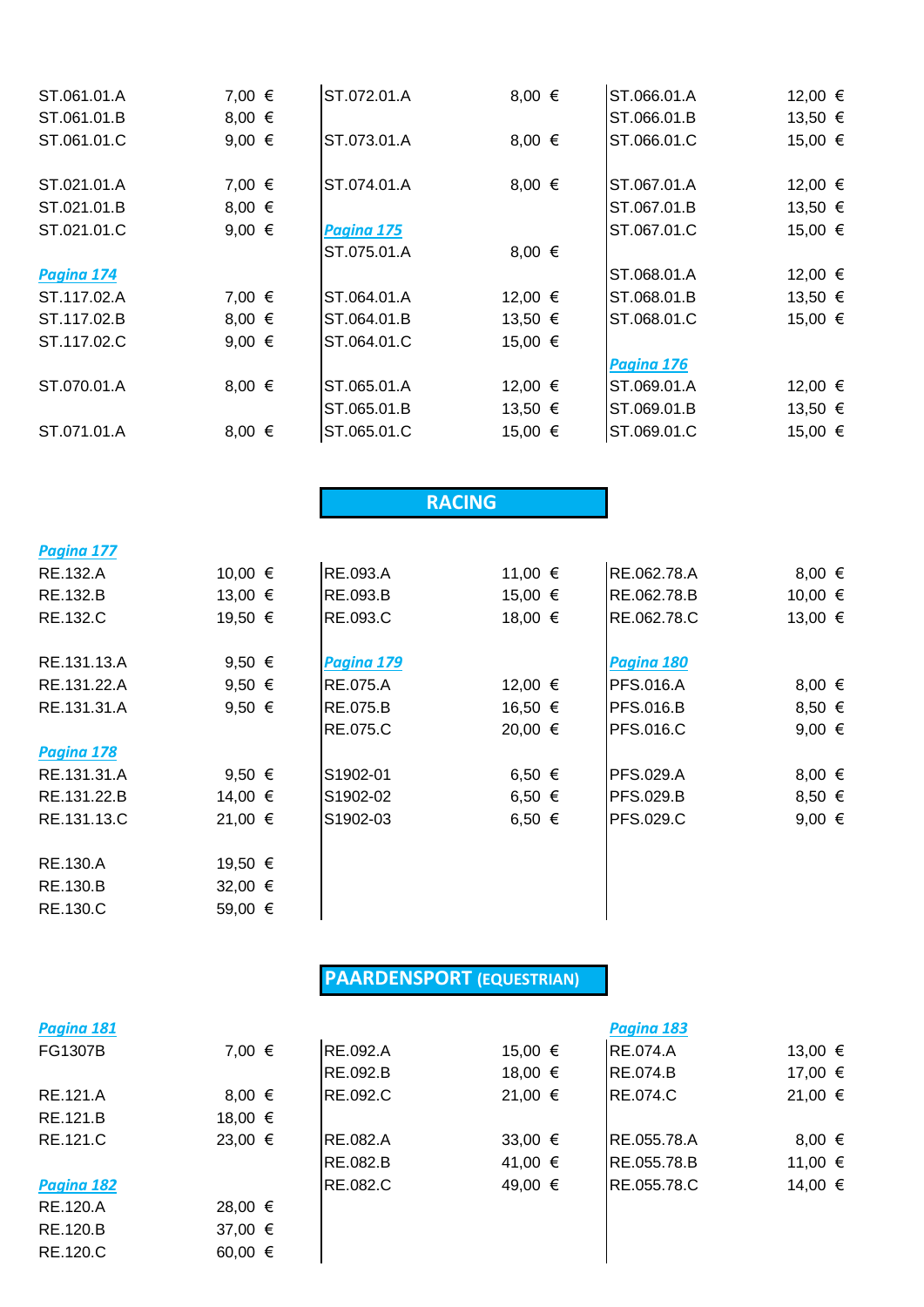#### **DUIVENSPORT (PIGEON)**

| Pagina 189      |         | Pagina 191      |         |                 |          |
|-----------------|---------|-----------------|---------|-----------------|----------|
| RE.112.A        | 45,00 € | <b>RE.080.A</b> | 33,00 € | <b>RE.072.A</b> | 17,00 €  |
| <b>RE.112.B</b> | 65,00 € | <b>RE.080.B</b> | 41,00 € | <b>RE.072.B</b> | 20,00 €  |
| RE.112.C        | 85,00 € | <b>RE.080.C</b> | 49,00 € | <b>RE.072.C</b> | 25,00 €  |
|                 |         |                 |         | <b>RE.072.D</b> | 45,00 €  |
| Pagina 190      |         | <b>RE.077.A</b> | 21,00 € | RE.072.E        | 66,00 €  |
| RE.111.A        | 39,00 € | <b>RE.077.B</b> | 25,00 € | <b>RE.072.F</b> | 121,00 € |
| RE.111.B        | 64,00 € | <b>RE.077.C</b> | 28,00 € |                 |          |
|                 |         | RE.077.D        | 52,00 € |                 |          |
| <b>RE.110.A</b> | 18,00 € |                 |         |                 |          |

|            |          | <b>VISSPORT (FISHING)</b> |         |                 |         |
|------------|----------|---------------------------|---------|-----------------|---------|
| Pagina 193 |          | Pagina 194                |         |                 |         |
| RE.141.A   | 15,00 €  | <b>RE.094.A</b>           | 18,00 € | <b>RE.076.A</b> | 28,00 € |
| RE.141.B   | 18,00 €  | <b>RE.094.B</b>           | 21,00 € | <b>RE.076.B</b> | 39,00 € |
|            |          | <b>RE.094.C</b>           | 34,00 € | <b>RE.076.C</b> | 56,00 € |
| RE.140.A   | 71,00 €  |                           |         |                 |         |
| RE.140.B   | 87,00 €  | <b>RE.083.A</b>           | 34,00 € |                 |         |
| RE.140.C   | 125,00 € | RE.083.B                  | 41,00 € |                 |         |
|            |          | <b>RE.083.C</b>           | 49,00 € |                 |         |

## **PETANQUE**

| Pagina 195 |             | Pagina 196      |             |                  |         |
|------------|-------------|-----------------|-------------|------------------|---------|
| RE.161.A   | 16,00 €     | <b>RE.101.A</b> | 12,00 €     | <b>PFS.027.A</b> | 10,00 € |
| RE.161.B   | $25,00 \in$ | RE.101.B        | 15,00 €     | <b>PFS.027.B</b> | 12,00 € |
| RE.161.C   | $39,00 \in$ | RE.101.C        | 19,00 €     | <b>PFS.027.C</b> | 13,50 € |
| RE.161.D   | 55,00 €     |                 |             |                  |         |
|            |             | RE.079.A        | 25,00 €     |                  |         |
| RE.160.A   | 21,00 €     | RE.079.B        | 28,00 €     |                  |         |
| RE.160.B   | 29,00 €     | RE.079.C        | 31,00 €     |                  |         |
| RE.160.C   | $38,00 \in$ | RE.079.D        | $35,00 \in$ |                  |         |
|            |             | <b>RE.079.E</b> | 199,00 €    |                  |         |

#### **WIELRENNEN (CYCLING)**

| 47,00 €          | <b>RE.081.A</b>  | 34,00 €     | <b>RE.073.A</b>  | 21,00 €    |
|------------------|------------------|-------------|------------------|------------|
| 60,00 $\epsilon$ | <b>RE.081.B</b>  | 42,00 €     | <b>RE.073.B</b>  | 39,00 €    |
| 82,00 €          | <b>RE.081.C</b>  | 49,00 €     | <b>RE.073.C</b>  | 56,00 €    |
| 12,00 €          | <b>IRE.078.A</b> | 22,00 €     | Pagina 203       |            |
| 16,00 €          | <b>IRE.078.B</b> | 29,00 €     | IPFS.014.A       | 9,00 $\in$ |
| 19,00 €          | <b>RE.078.C</b>  | $36,00 \in$ | <b>PFS.014.B</b> | 11,00 €    |
| 22,00 €          |                  |             | <b>PFS.014.C</b> | 13,00 €    |
|                  |                  | Pagina 202  |                  |            |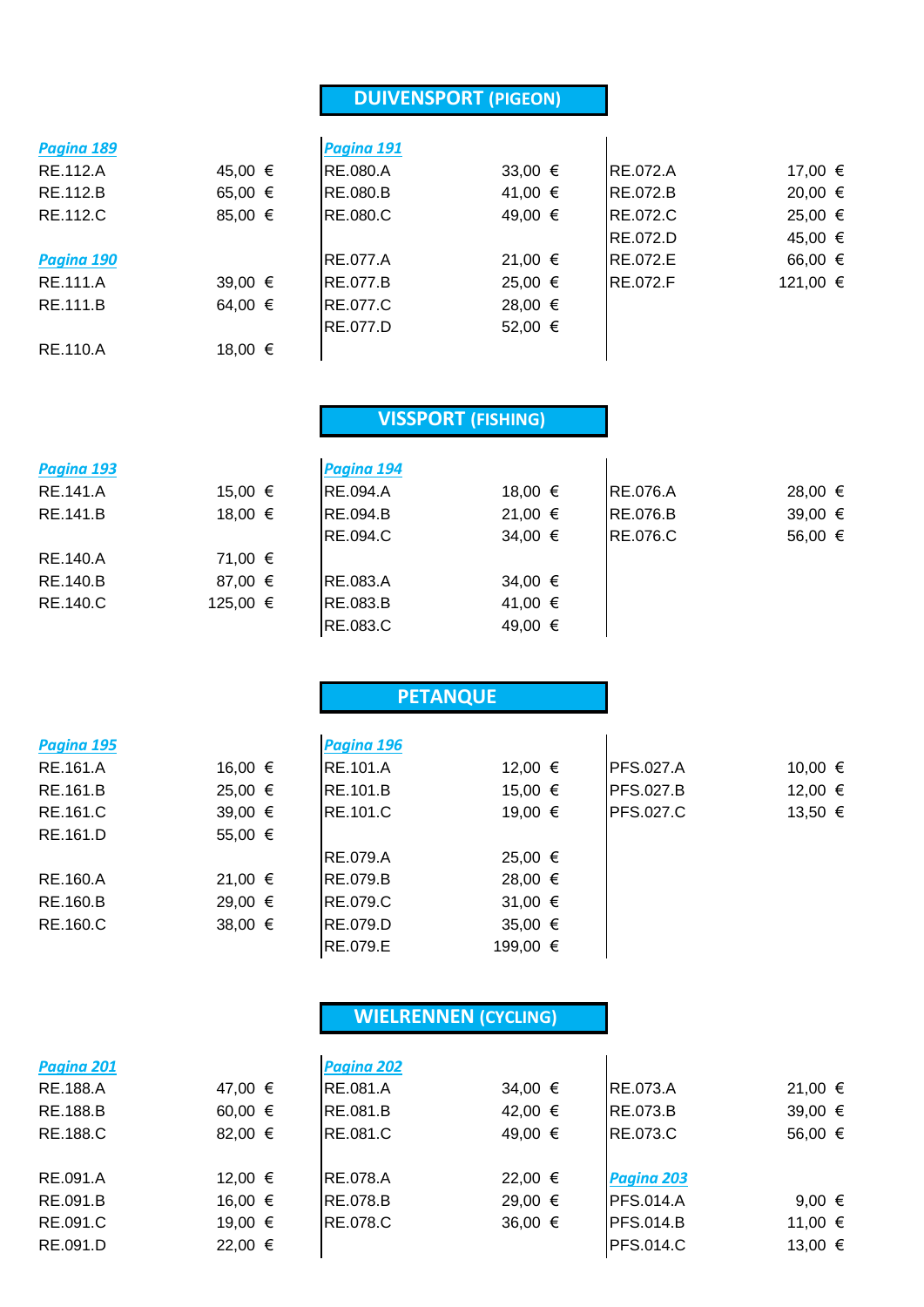#### **ATLETIEK (RUNNING & ATHLETICS)**

| Pagina 205 |         | Pagina 206        |             |                  |                 |
|------------|---------|-------------------|-------------|------------------|-----------------|
| RE.187.A   | 9,00 €  | <b>PFS.023.A</b>  | 9,00 $\in$  | <b>PFS.026.A</b> | 9,00 $\epsilon$ |
| RE.187.B   | 13,00 € | <b>PFS.023.B</b>  | 11,00 €     | <b>PFS.026.B</b> | 11,00 €         |
| RE.187.C   | 25,00 € | <b>PFS.023.C</b>  | 13,00 €     | <b>PFS.026.C</b> | 13,00 €         |
| RE.186.A   | 9,00 €  | <b>IPFS.024.A</b> | 9,00 €      |                  |                 |
| RE.186.B   | 13,00 € | <b>PFS.024.B</b>  | 11,00 €     |                  |                 |
| RE.186.C   | 25,00 € | <b>IPFS.024.C</b> | $13,00 \in$ |                  |                 |

|                        | <b>RACKET SPORTS</b> |                 |                  |                 |  |
|------------------------|----------------------|-----------------|------------------|-----------------|--|
| Pagina 208             | Pagina 209           |                 |                  |                 |  |
| FG1160B<br>14,00 €     | RE.052.78.A          | 9,00 $\epsilon$ | <b>PFS.012.A</b> | 9,00 $\in$      |  |
|                        | RE.052.78.B          | 11,00 €         | <b>PFS.012.B</b> | 11,00 €         |  |
| RE.051.78.A<br>9,00 €  | RE.052.78.C          | $13,00 \in$     | <b>PFS.012.C</b> | 13,00 €         |  |
| RE.051.78.B<br>11,00 € |                      |                 |                  |                 |  |
| RE.051.78.C<br>14,00 € | RE.060.78.A          | 9,00 €          | <b>PFS.013.A</b> | 9,00 $\epsilon$ |  |
|                        | RE.060.78.B          | 11,00 €         | <b>PFS.013.B</b> | 11,00 €         |  |
|                        | RE.060.78.C          | $13,00 \in$     | <b>PFS.013.C</b> | 13,00 €         |  |

| <b>BASKETBAL</b>               |                 | <b>ZWEMMEN (SWIMMING)</b> |            | <b>VOLLEYBAL</b>          |            |
|--------------------------------|-----------------|---------------------------|------------|---------------------------|------------|
| Pagina 210<br><b>PFS.010.A</b> | 9,00 $\epsilon$ | Pagina 211<br>RE.061.78.A | 9,00 $\in$ | Pagina 209<br>RE.063.78.A | 9,00 $\in$ |
| <b>PFS.010.B</b>               | 11,00 €         | RE.061.78.B               | 11,00 €    | RE.063.78.B               | 11,00 €    |
| <b>PFS.010.C</b>               | 13,00 €         | RE.061.78.C               | 13,00 €    | RE.063.78.C               | 13,00 €    |

|                        |         |                     | <b>DARTS</b> |                                |            |
|------------------------|---------|---------------------|--------------|--------------------------------|------------|
| Pagina 212<br>RE.097.A | 13,00 € | RE.057.78.A         | 9,00 $\in$   | Pagina 213<br><b>PFS.009.A</b> | 9,00 $\in$ |
| RE.097.B               | 15,00 € | <b>IRE.057.78.B</b> | 11,00 €      | <b>PFS.009.B</b>               | 11,00 €    |
| RE.097.C               | 18,00 € | RE.057.78.C         | 13,00 €      | <b>PFS.009.C</b>               | 13,00 €    |

 **MEDAILLES**

*Kijk voor prijzen bij de brochure 'Voordeelmedailles' op onze website!*

*consultez la brochure 'Médailles avantage' sur notre site!*